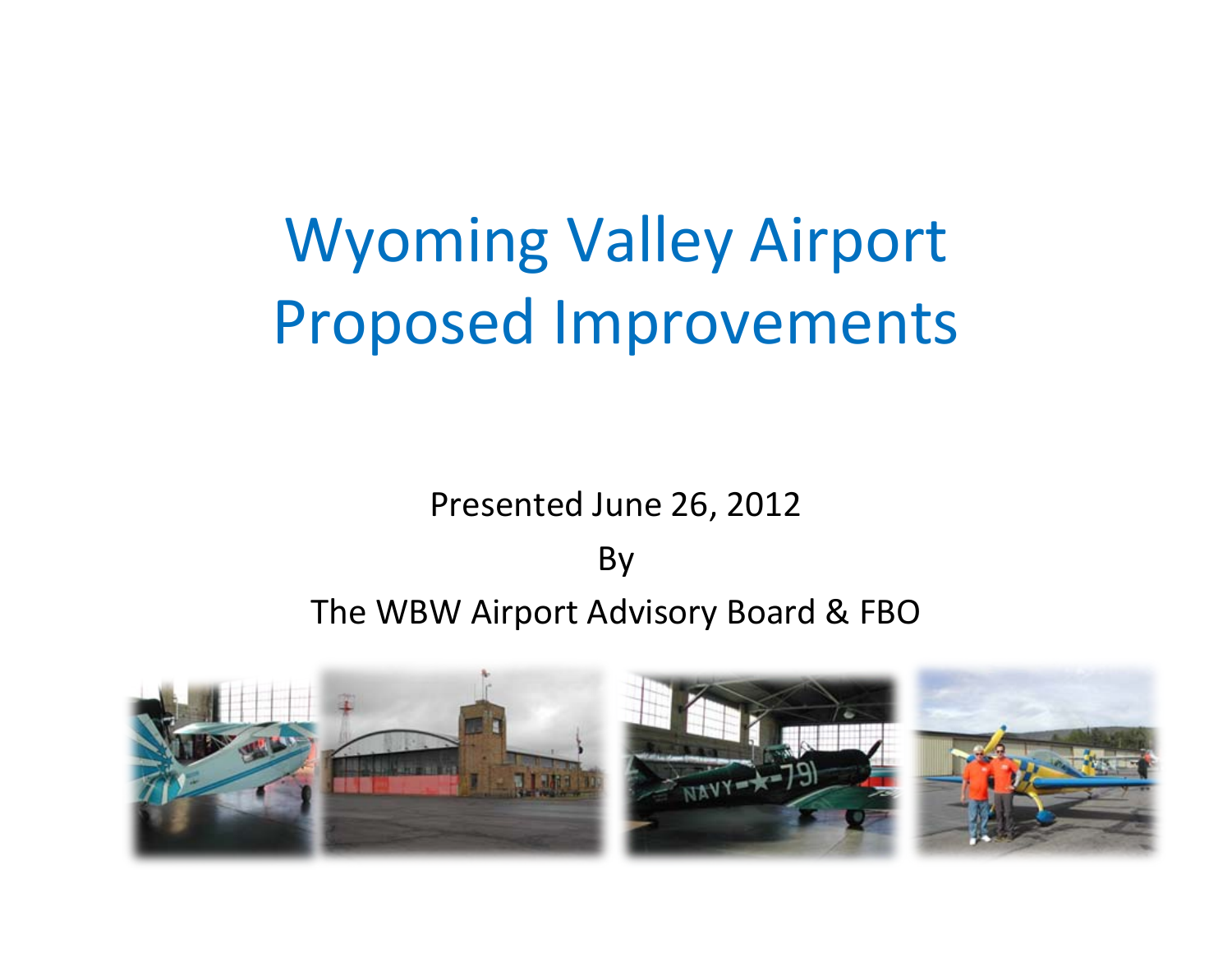#### **Contents**

- Purpose of meeting
- Airport overview
- Background of proposed improvements
- SWOT analysis
- What we hope to accomplish
- Key points to be addressed
- Proposed Funding Method
- Project benefits
- Actions and timing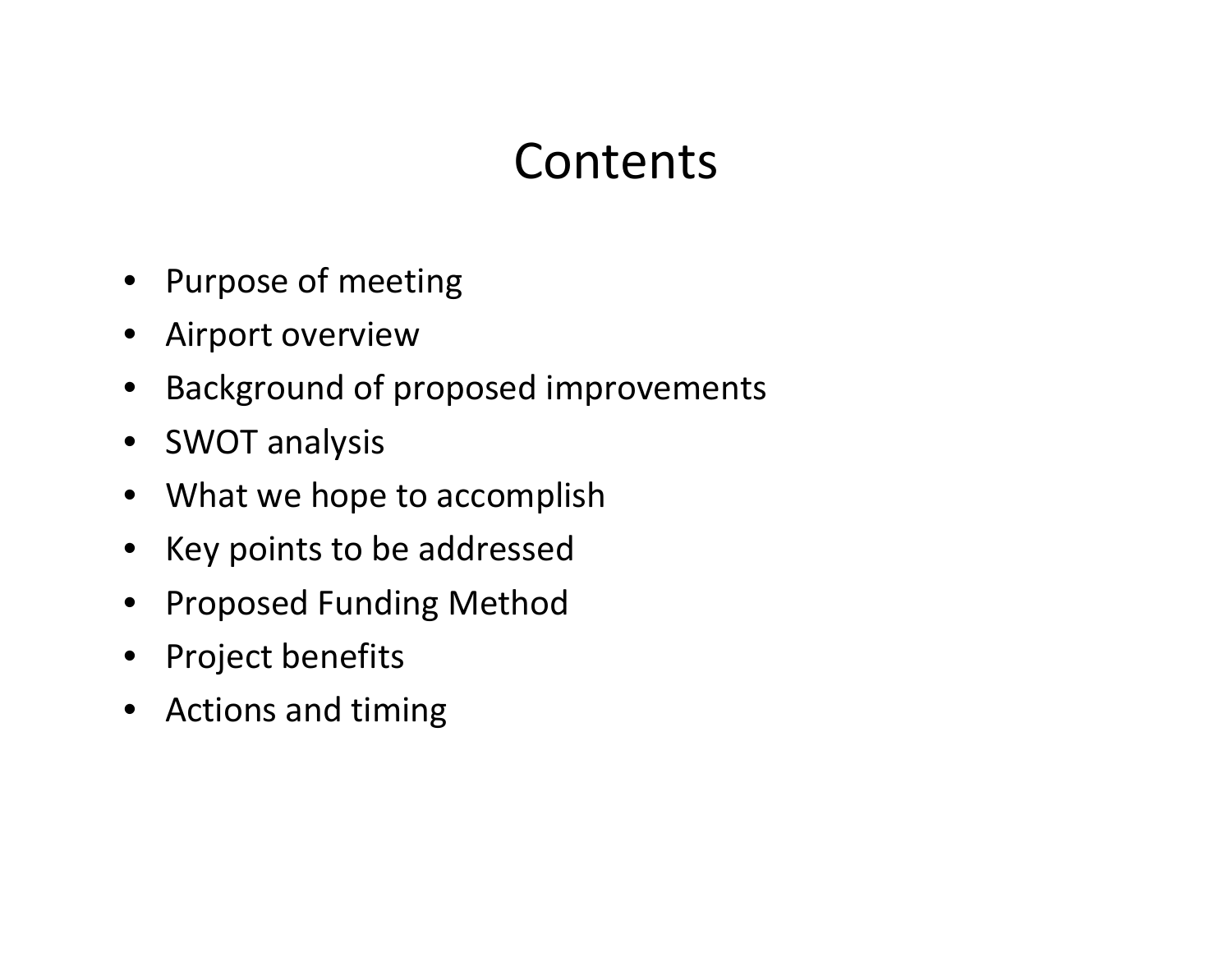### Purpose of Proposal

Come to agreement on how to alleviate an ongoing shortage of TEE hangars and maintenance capacity within 1 year while improving airport income.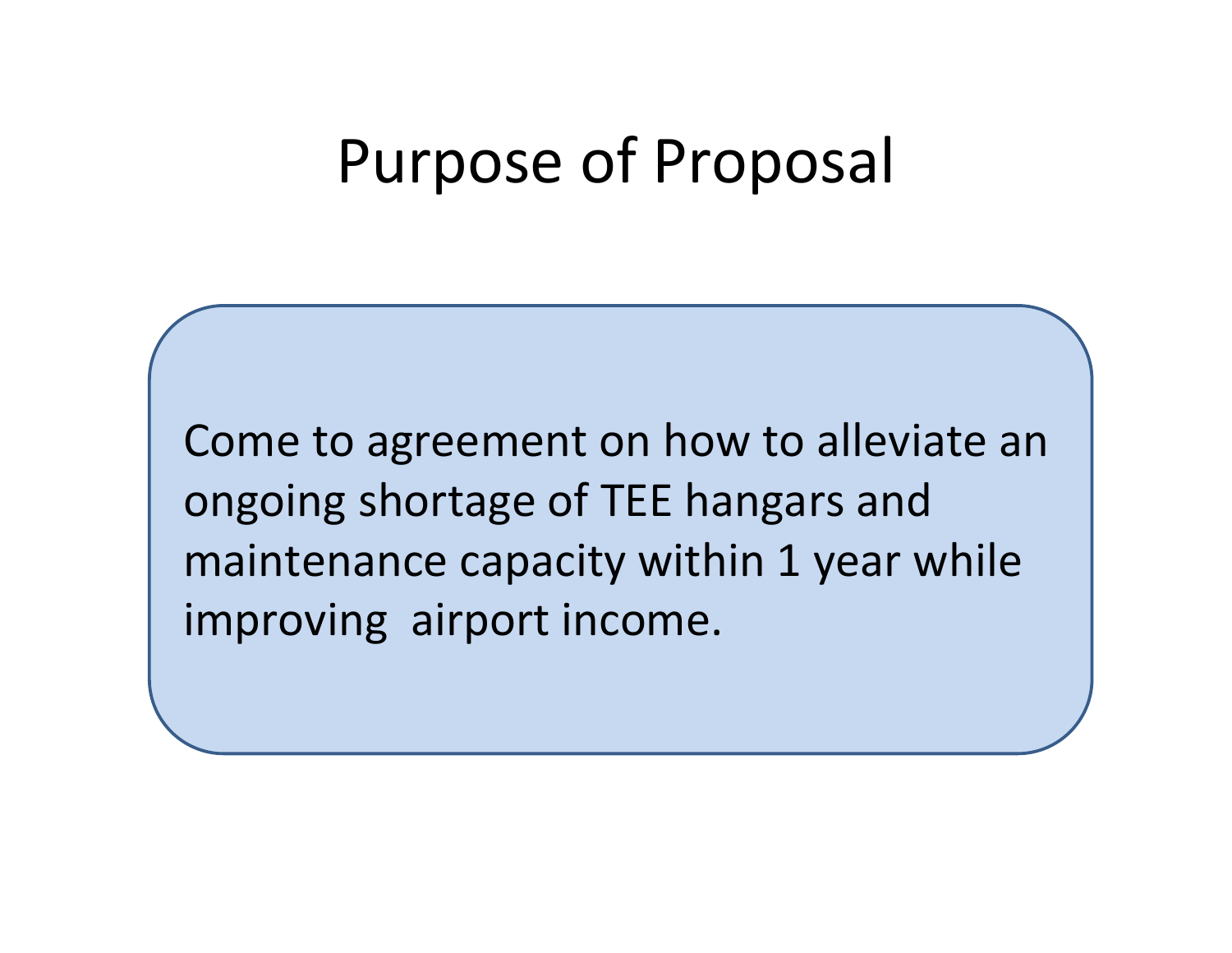#### WBW Airport Overview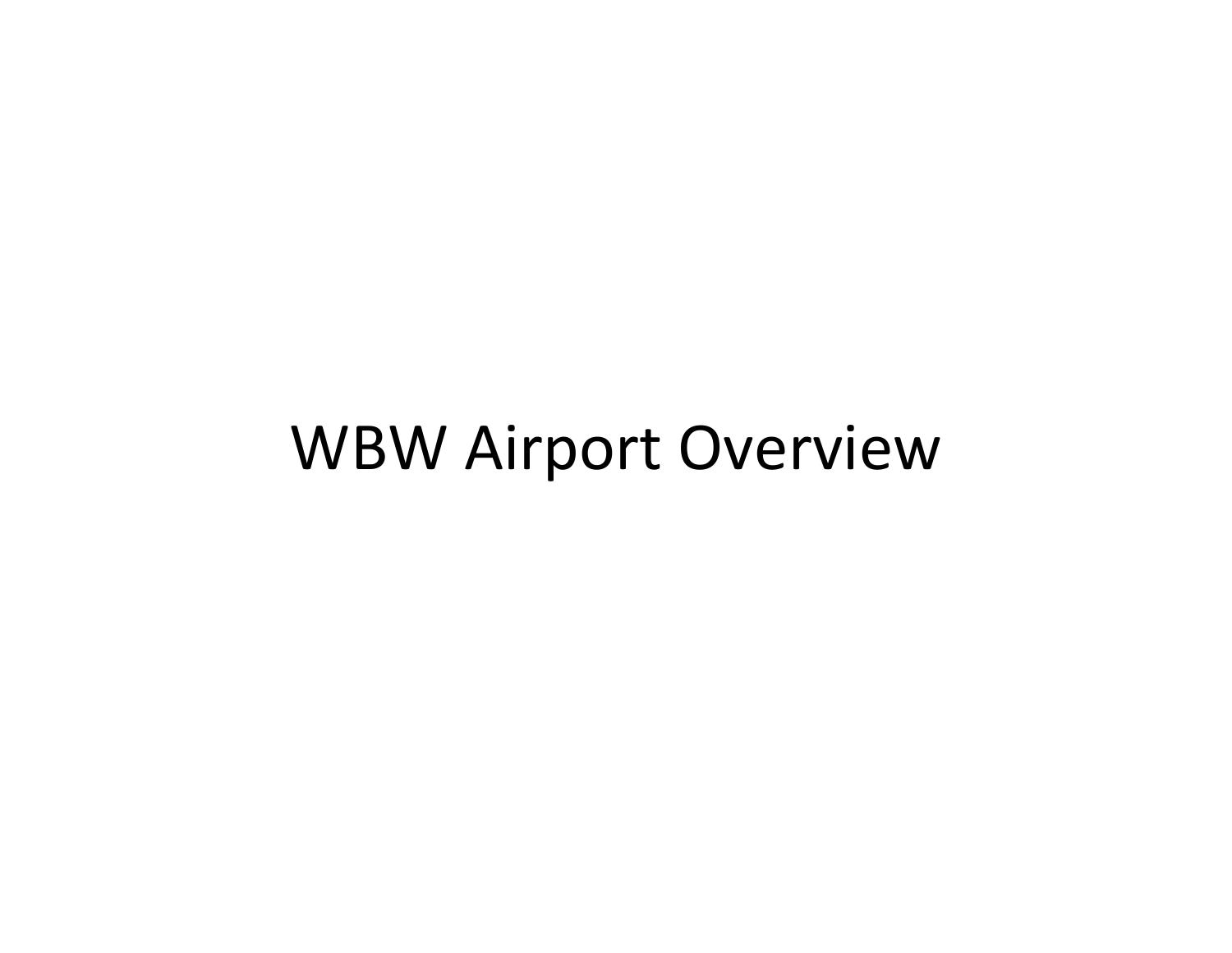## WBW Airport Overview

- $\triangleright$  Public use airport owned by Luzerne County
- Located in Forty Fort & Wyoming
- Approximately 110 acres of land
- Main runway 3375' long X 75' wide
- Turf runway 2191' long X 100' wide
- $\geq 15,000$  sq.. main hangar
- $\triangleright$  FBO office
- 28 TEE hangars
- $\geqslant$  20 aircraft tie down positions
- 56 based aircraft

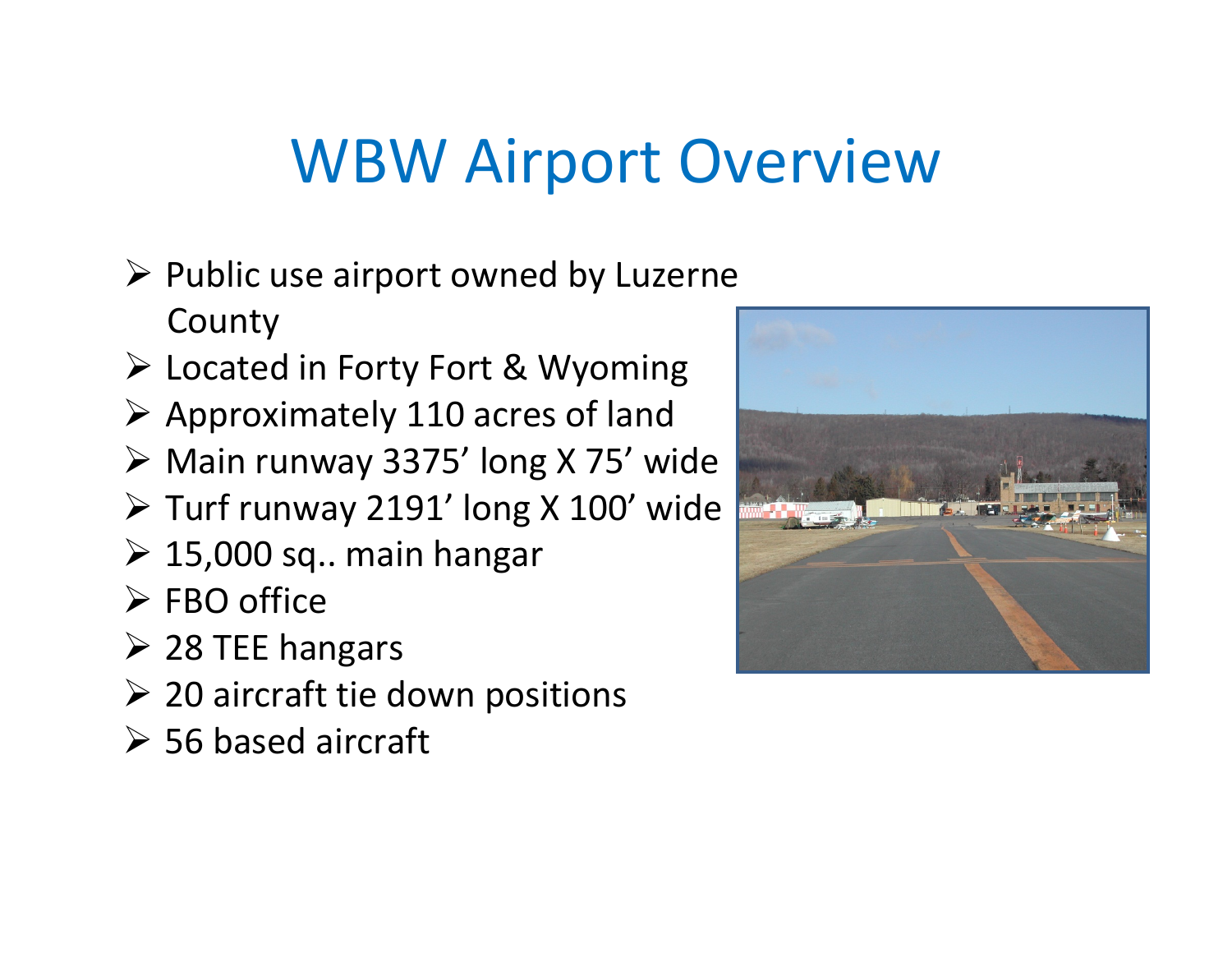# WBW Airport Overview

Operated under lease by Valley Aviation ‐ Fixed Base Operator (FBO)

- Fuel sales
- Aircraft tie down rental
- Aircraft TEE hangar rental
- Main hangar rental
- Aircraft rental
- Flight Instruction
- Ground instruction
- Aircraft maintenance

‐

‐

• Pilot supplies

- Snow removal
- Waste removal
- Grass cutting
- Wildlife control
- Utilities
- FBO Liability, hangar keepers, WC insurance
- Facility maintenance
- 2 full time and 6 part time operations employees
- 2 full time and 3 part time flight instructors
- ‐1 part time FAA authorized aircraft inspector / mechanic
- ‐50 flight students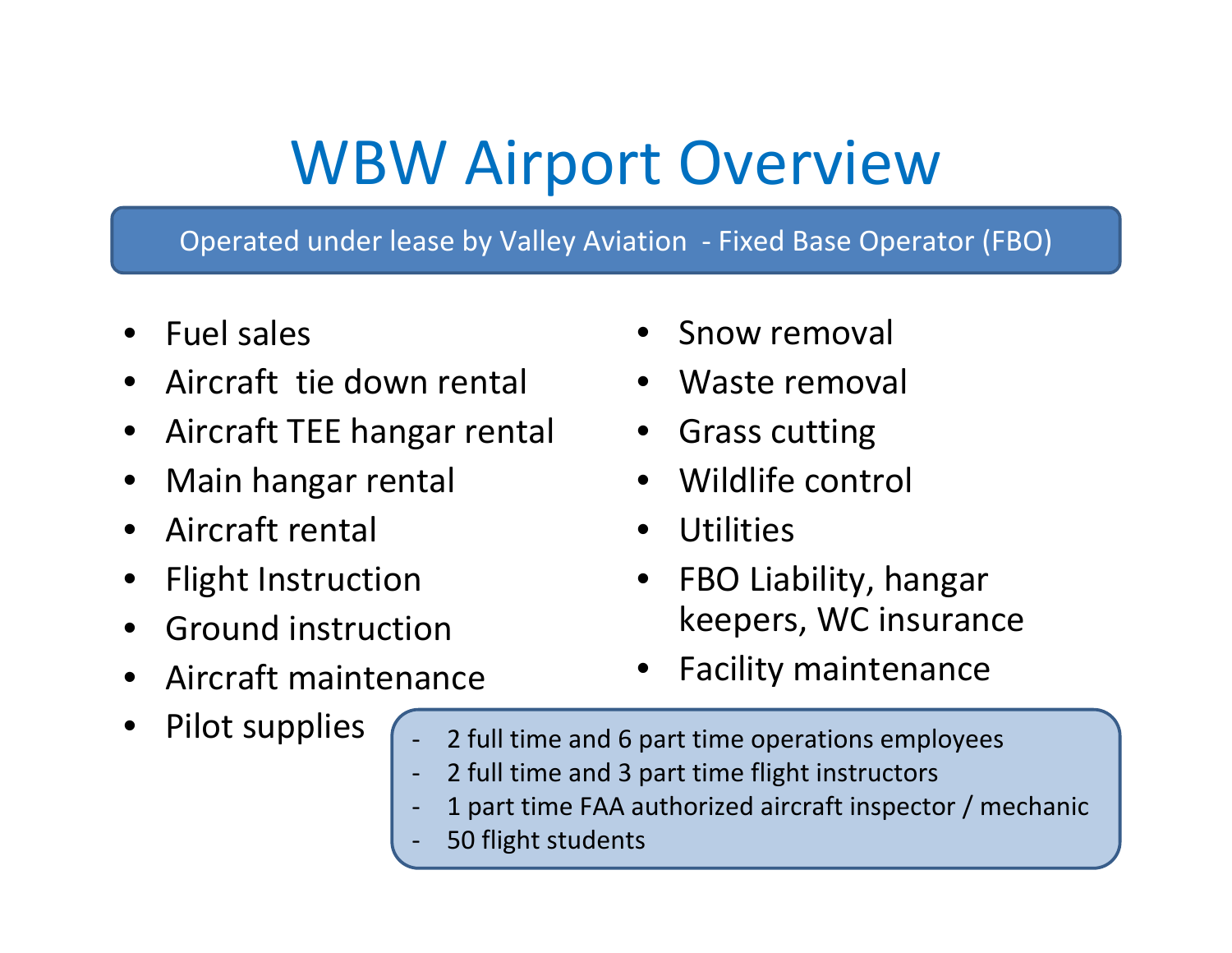#### WBW Airport Overview (cont.)

A detailed analysis of the WBW airport is included in the report "The Economic Impact of Aviation in Pennsylvania Study" prepared for PENNDOT Bureau of Aviation by Wilbur Smith Associates, Inc. and submitted October 2011.

Based on the report findings WBW has an overall favorable \$3.4 mil. impact on the economy.

Sufficient justification exists to preserve and grow the airport operation.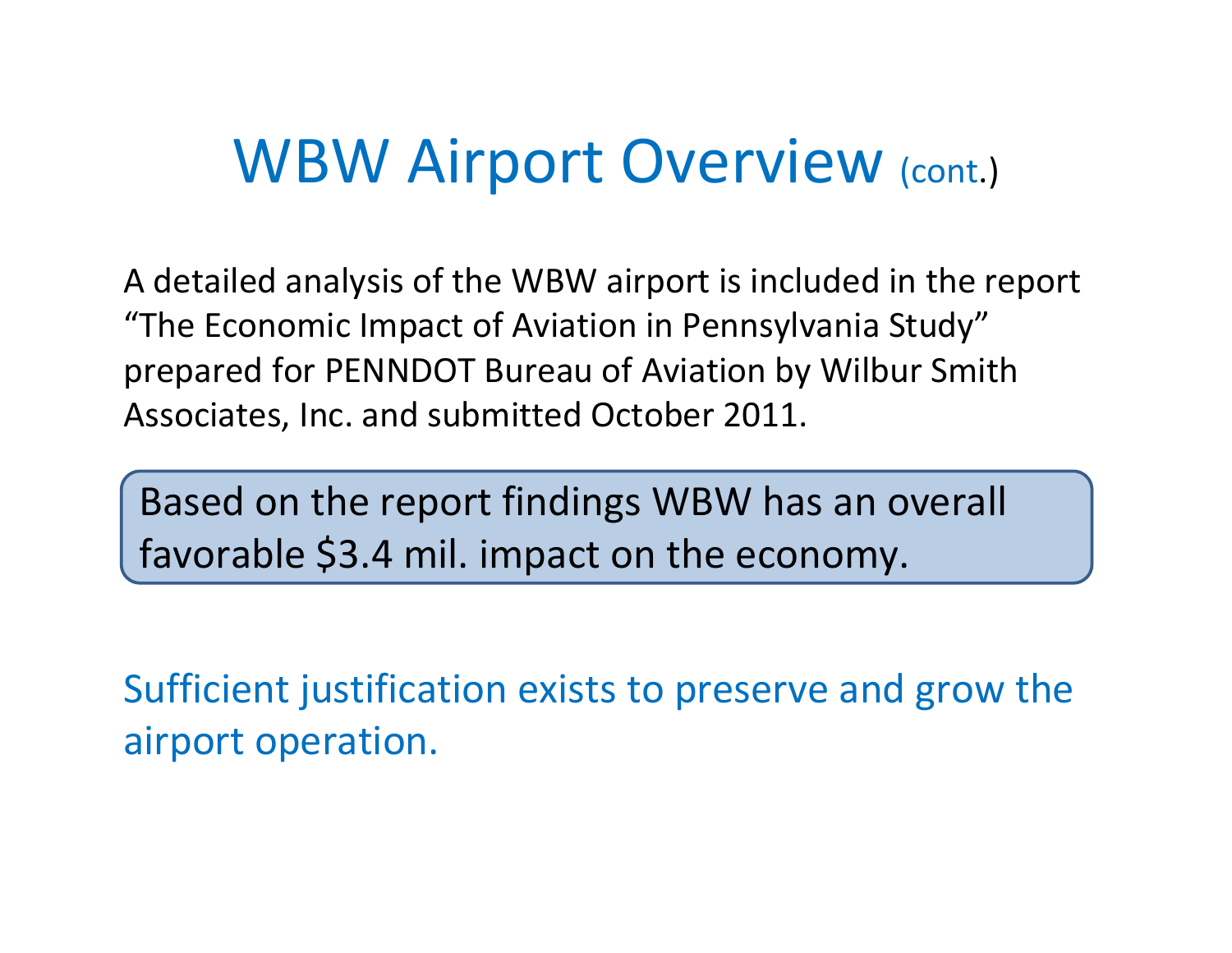# Background of Facility Improvements Proposed in this Presentation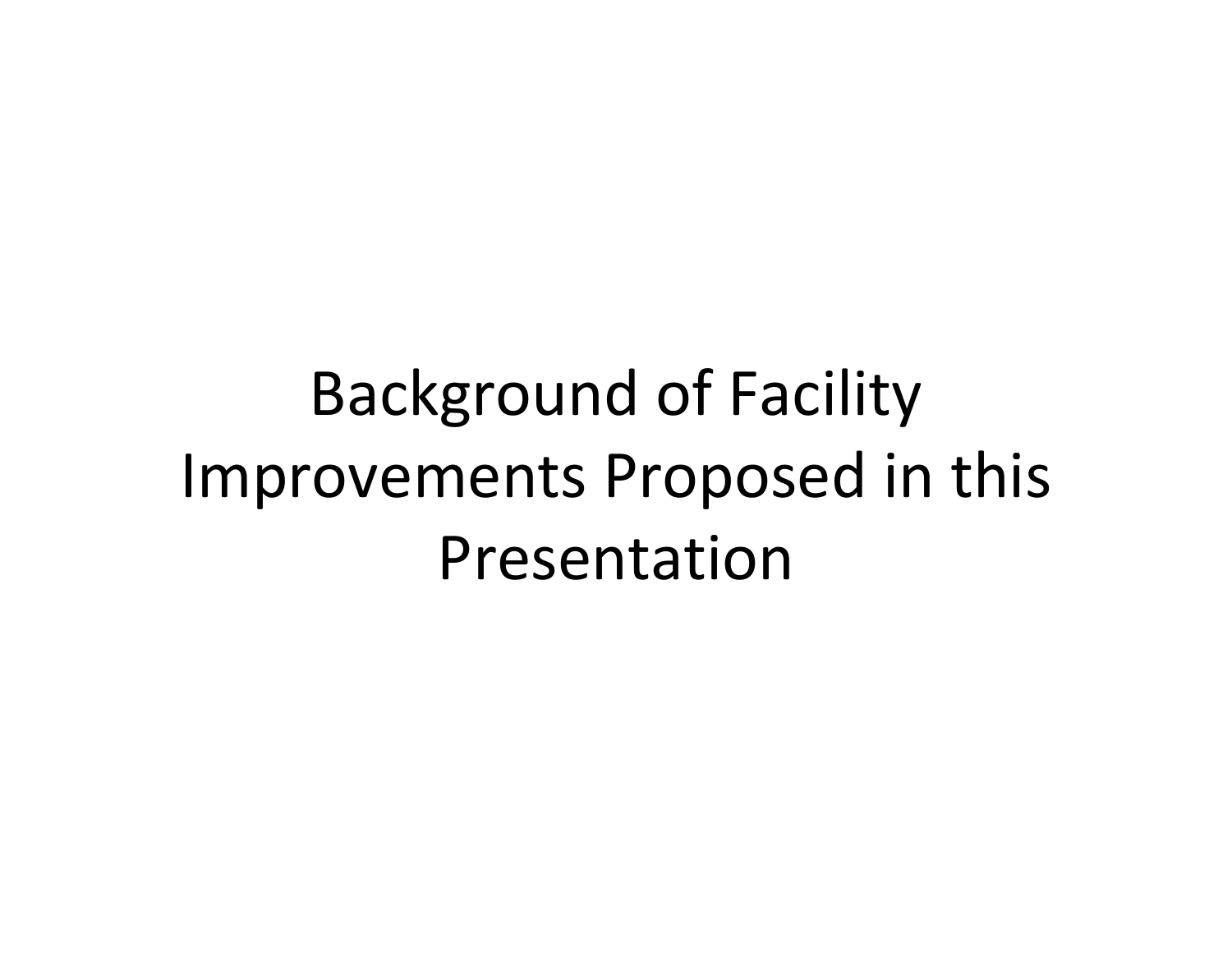### Background of Proposed Improvements

WBW is <sup>a</sup> public use airport where certain improvement projects are eligible for Federal and State funding.

#### There is <sup>a</sup> decade long shortage of TEE hangars and maintenance capacity

WBW is listed in the FAA National Plan of Integrated Airport Systems (NPIAS).

≻Due to NPIAS listing WBW is eligible for Federal Airport Improvement Project (AIP) funding.

Project funding is 90% Federal (FAA), 5% PA Bureau of Aviation (BOA) and 5% Luzerne County.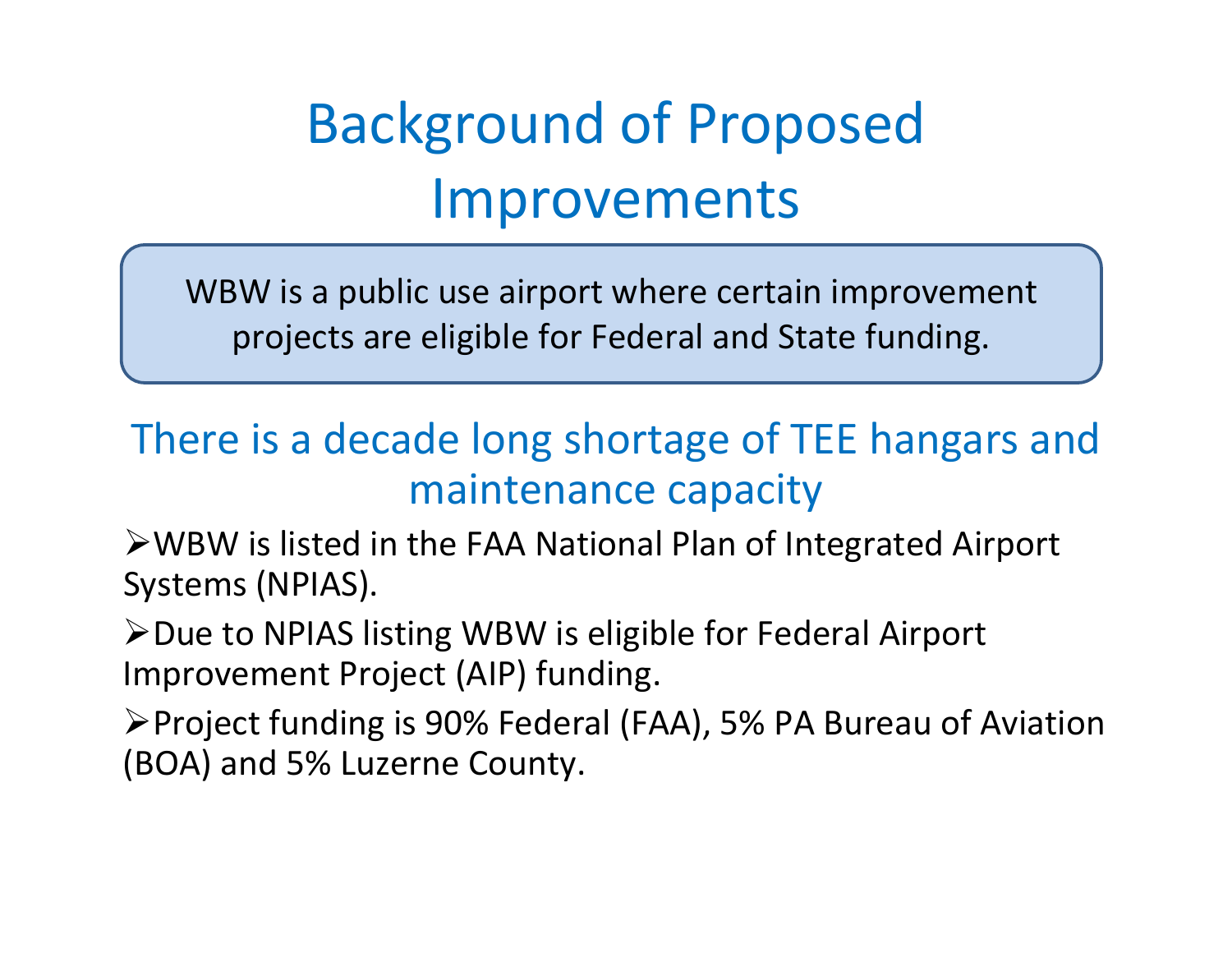### Background of Proposed Improvements (cont.)

- WBW projects follow <sup>a</sup> master plan agreed to by the FAA, BOA and Luzerne County.
- Luzerne County is the official "Airport Sponsor" under the Federal AIP program.
- $\triangleright$  Due to size of WBW the FAA has transferred their authority to the state BOA regarding AIP program management.
- $\triangleright$  WBW is currently a viable, self sustaining airport that needs to grow income and jobs to maintain that status.
- $\triangleright$  Existing airport infrastructure is not adequate to support growth.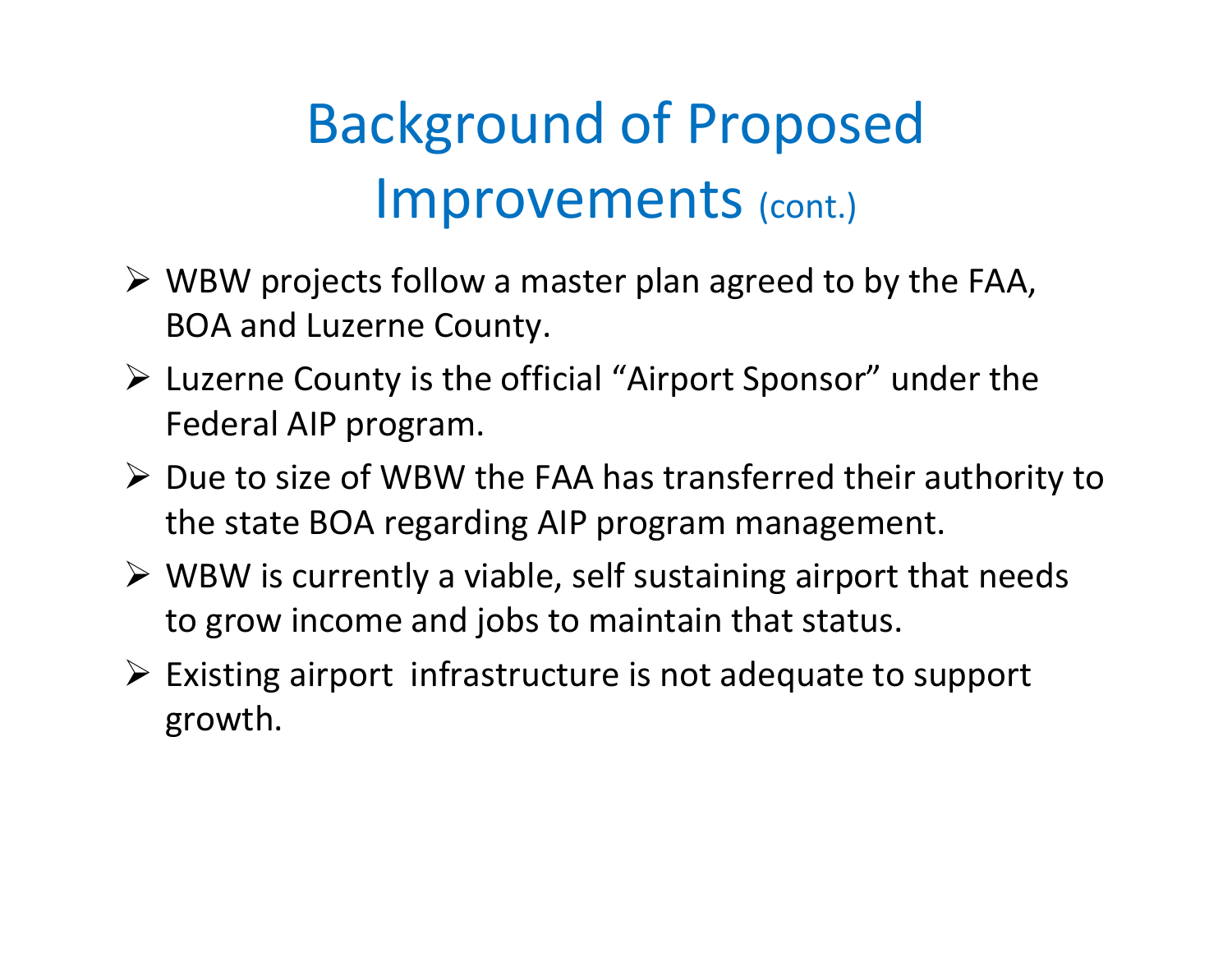### Background of Proposed Improvements (cont.)

- $\triangleright$  Current understanding is that the WBW master plan projects are behind schedule due to Luzerne County fiscal situation and / or lack of other resources.
- The 2 most urgent projects, TEE hangars and an aircraft maintenance facility are not eligible for 95% federal and state government funding.

A dedicated group of airport users, the Advisory Board and FBO have come together to find an alternative solution to the funding and resource dilemma.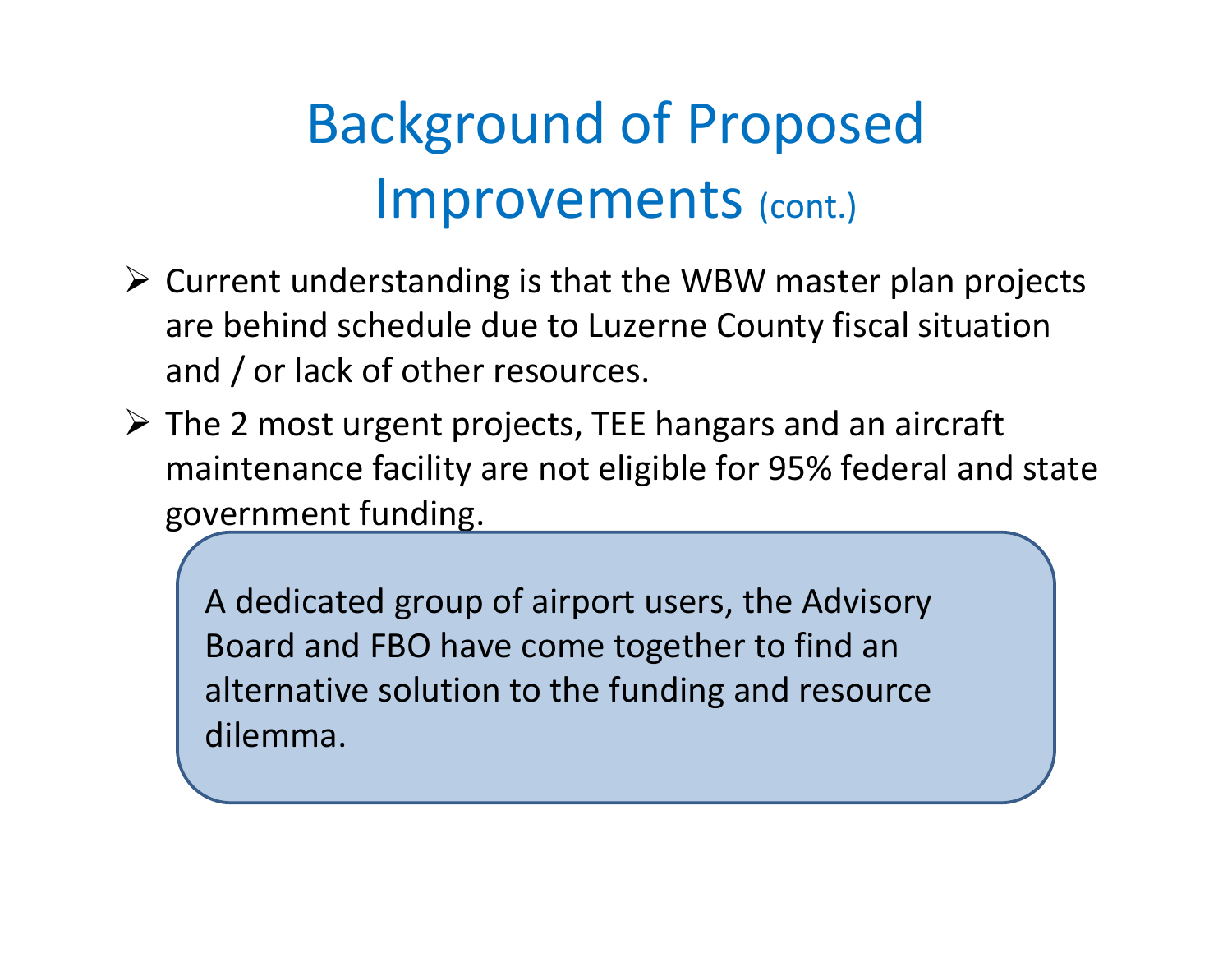#### **WILKES-BARRE/WYOMING VALLEY AIRPORT - All Projects** State Fiscal Years for 2008 to 2022

|           | State<br>Fiscal<br>Year       | Federal<br>Fiscal<br>Year | Project<br>Description                                                                                                                      | <b>Status</b> | Requested<br><b>Federal Share</b> | Requested<br>State<br>Share | Requested<br>Other/Local<br>Share | Total<br>Project<br>Amount | Capital<br>Budget<br>Amount |
|-----------|-------------------------------|---------------------------|---------------------------------------------------------------------------------------------------------------------------------------------|---------------|-----------------------------------|-----------------------------|-----------------------------------|----------------------------|-----------------------------|
|           | 2008                          | 2009                      | Snow removal equipment                                                                                                                      | G             | \$103,075                         | \$2,712                     | \$2,712                           | \$108,499                  | \$0                         |
|           | Summary for 2008 (1 projects) |                           |                                                                                                                                             |               | \$103,075                         | \$2,712                     | \$2,712                           | \$108,499                  | \$0                         |
|           | 2009                          | 2010                      | Construct Parallel Taxiway "B", Phase II<br>Construction, Grading Drainage                                                                  | <b>TAC</b>    | \$287,451                         | \$7,564                     | \$7,565                           | \$302,580                  | \$0                         |
|           | 2009                          | 2010                      | Install GVGI, RW7/25, design build                                                                                                          | <b>TAS</b>    | \$85,500                          | \$2,250                     | \$2,250                           | \$90,000                   | \$0                         |
|           | Summary for 2009 (2 projects) |                           |                                                                                                                                             |               | \$372,951                         | \$9,814                     | \$9,815                           | \$392,580                  | \$0                         |
|           | 2010                          | 2011                      | Construct Apron, Ph IIA, Construction                                                                                                       |               | \$422,940                         | \$11,130                    | \$11,130                          | \$445,200                  | \$0                         |
|           | 2010                          | 2011                      | Construct Parallel TW B, 3300 x 40, Phase                                                                                                   |               | \$574,082                         | \$15,107                    | \$15,107                          | \$604,296                  | \$0                         |
|           |                               |                           | III, Construct Pavements                                                                                                                    |               |                                   |                             |                                   |                            |                             |
|           | 2010                          | 2011                      | T-Hangars (30 Units) Design Construct                                                                                                       |               | S <sub>0</sub>                    | \$150,000                   | \$600,000                         | \$1,200,000                | \$450,000                   |
|           | 2010                          | 2011                      | <b>Upgrade Airport Utilities</b>                                                                                                            |               | \$0                               | \$150,000                   | \$50,000                          | \$200,000                  | \$0                         |
|           | Summary for 2010 (4 projects) |                           |                                                                                                                                             |               | \$997,022                         | \$326,237                   | \$676,237                         | \$2,449,496                | \$450,000                   |
|           | 2011                          |                           | 2012 ALP Update                                                                                                                             |               | \$142,500                         | \$3,750                     | \$3,750                           | \$150,000                  | \$0                         |
|           | 2011                          | 2012                      | Construct Taxilanes, Ph IIB, Construction                                                                                                   |               | \$422,940                         | \$11,130                    | \$11,130                          | \$445,200                  | \$0                         |
|           | Summary for 2011 (2 projects) |                           |                                                                                                                                             |               | \$565,440                         | \$14,880                    | \$14,880                          | \$595,200                  | \$0                         |
|           | 2012                          | 2013                      | Construct Apron 130,500 SF Ph IIC,                                                                                                          |               | \$422,940                         | \$11,130                    | \$11,130                          | \$445,200                  | \$0                         |
|           | 2012                          | 2014                      | Construction<br>Replace MIRL (1991) (6750 LF), Install MITL<br>T/W A (2340 LF) and T/W B (6740 LF),<br>Install TW Guidance Signs, Phase II. |               | \$427,500                         | \$11,250                    | \$11,250                          | \$450,000                  | \$0                         |
|           | 2012                          | 2013                      | Construction<br>Replace MIRL, Install MITL T/W A and T/W<br>B, Phase I:<br>Design                                                           |               | \$95,000                          | \$2,500                     | \$2,500                           | \$100,000                  | \$0                         |
|           | 2012                          | 2013                      | Upgrade Airport Utilities, Ph I: Design                                                                                                     |               | \$0                               | \$37,500                    | \$12,500                          | \$50,000                   | \$0                         |
|           | Summary for 2012 (4 projects) |                           |                                                                                                                                             | \$945,440     | \$62,380                          | \$37,380                    | \$1,045,200                       | \$0                        |                             |
|           | 2013                          | 2014                      | Acquire Land (0.4 AC) Pizano, RW 25 (11                                                                                                     | <b>DR</b>     | \$36,385                          | \$957                       | \$958                             | \$38,300                   | \$0                         |
|           | 2013                          | 2014                      | AC) Fein, Phase II<br>Construct SRE Building, Ph I, Design                                                                                  |               | \$14,250                          | \$375                       | \$375                             | \$15,000                   | \$0                         |
|           | 2013                          | 2014                      | Construct Terminal Bldg, Ph I, Design                                                                                                       |               | \$0                               | \$0                         | \$48,000                          | \$48,000                   | \$0                         |
|           | 2013                          | 2014                      | Rehab RW 7-25                                                                                                                               |               | \$266,000                         | \$7,000                     | \$7,000                           | \$280,000                  | \$0                         |
|           | Summary for 2013 (4 projects) |                           |                                                                                                                                             | \$316,635     | \$8,332                           | \$56,333                    | \$381,300                         | S <sub>0</sub>             |                             |
|           | 2014                          | 2015                      | Construct Apron 130,500 SF Ph IID,<br>Construction                                                                                          |               | \$1,216,570                       | \$32,015                    | \$32,015                          | \$1,280,600                | S <sub>0</sub>              |
|           | Summary for 2014 (1 projects) |                           |                                                                                                                                             |               | \$1,216,570                       | \$32,015                    | \$32,015                          | \$1,280,600                | \$0                         |
|           | 2015                          | 2016                      | Construct SRE Building, Ph II, Construction                                                                                                 |               | \$142,500                         | \$3,750                     | \$3,750                           | \$150,000                  | SO                          |
|           | Summary for 2015 (1 projects) |                           |                                                                                                                                             | \$142,500     | \$3,750                           | \$3,750                     | \$150,000                         | S <sub>0</sub>             |                             |
|           | 2016                          | 2017                      | Construct Terminal Bldg, Ph II, Construction                                                                                                |               | \$0                               | \$0                         | \$475,000                         | \$475,000                  | \$0                         |
|           | Summary for 2016 (1 projects) |                           |                                                                                                                                             |               | \$0                               | \$0                         | \$475,000                         | \$475,000                  | \$0                         |
|           | 2017                          | 2018                      | <b>Construct Airport Access Road</b>                                                                                                        |               | \$72,000                          | \$4,000                     | \$4,000                           | \$80,000                   | \$0                         |
|           |                               |                           |                                                                                                                                             |               |                                   |                             |                                   |                            |                             |
| 9/16/2010 |                               |                           | Note: Projects highlighted in gray are in the Four Year Plan.                                                                               |               |                                   |                             |                                   |                            | Page 1 of 2                 |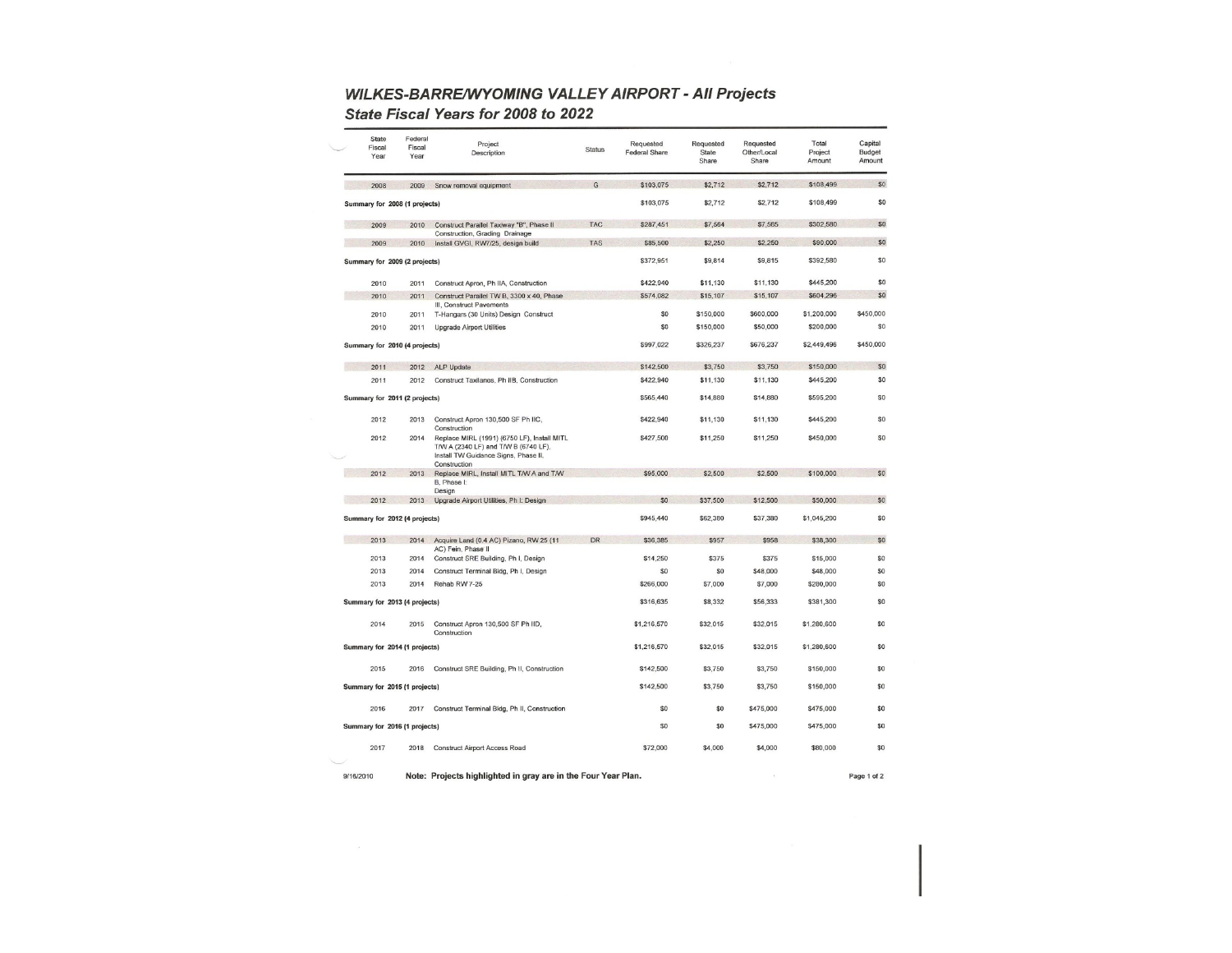#### WILKES-BARRE/WYOMING VALLEY AIRPORT - All Projects

#### State Fiscal Years for 2008 to 2022

|                               | State<br>Fiscal<br>Year       | Federal<br>Fiscal<br>Year | Project<br>Description                          | <b>Status</b> | Requested<br>Federal Share | Requested<br>State<br>Share | Requested<br>Other/Local<br>Share | Total<br>Project<br>Amount | Capital<br>Budget<br>Amount |
|-------------------------------|-------------------------------|---------------------------|-------------------------------------------------|---------------|----------------------------|-----------------------------|-----------------------------------|----------------------------|-----------------------------|
|                               | 2017                          | 2018                      | <b>Construct Airport Parking Lot</b>            |               | \$0                        | \$0                         | \$96,000                          | \$96,000                   | \$0                         |
| Summary for 2017 (2 projects) |                               |                           |                                                 |               | \$72,000                   | \$4,000                     | \$100,000                         | \$176,000                  | \$0                         |
|                               | 2018                          | 2019                      | Construct 60,000 SF T-hangars                   |               | \$0                        | \$440,500                   | \$440,500                         | \$881,000                  | \$0                         |
|                               | Summary for 2018 (1 projects) |                           |                                                 | \$0           | \$440,500                  | \$440,500                   | \$881,000                         | \$0                        |                             |
|                               | 2019                          | 2020                      | Demolish Existing T-Hangars                     |               | \$0                        | \$0                         | \$25,000                          | \$25,000                   | \$0                         |
|                               | 2019                          | 2020                      | Install NDB                                     |               | \$0                        | \$0                         | \$44,000                          | \$44,000                   | \$0                         |
|                               | Summary for 2019 (2 projects) |                           |                                                 |               | \$0                        | \$0                         | \$69,000                          | \$69,000                   | \$0                         |
|                               | (25 projects)                 |                           | Summary for WILKES-BARRE/WYOMING VALLEY AIRPORT |               | \$4,731,633                | \$904,620                   | \$1,917,622                       | \$8,003,875                | \$450,000                   |

9/16/2010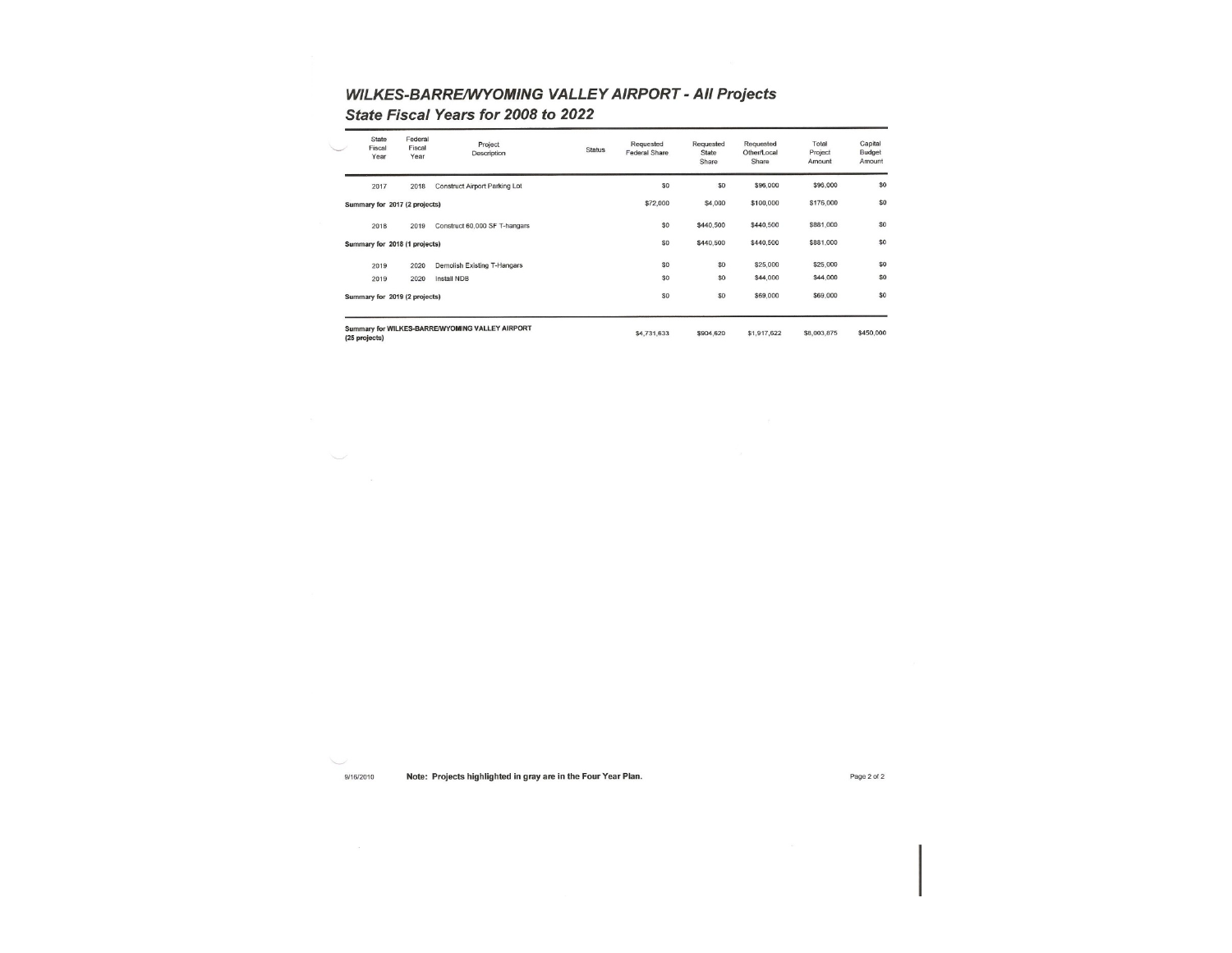#### WBW SWOT ANALYSIS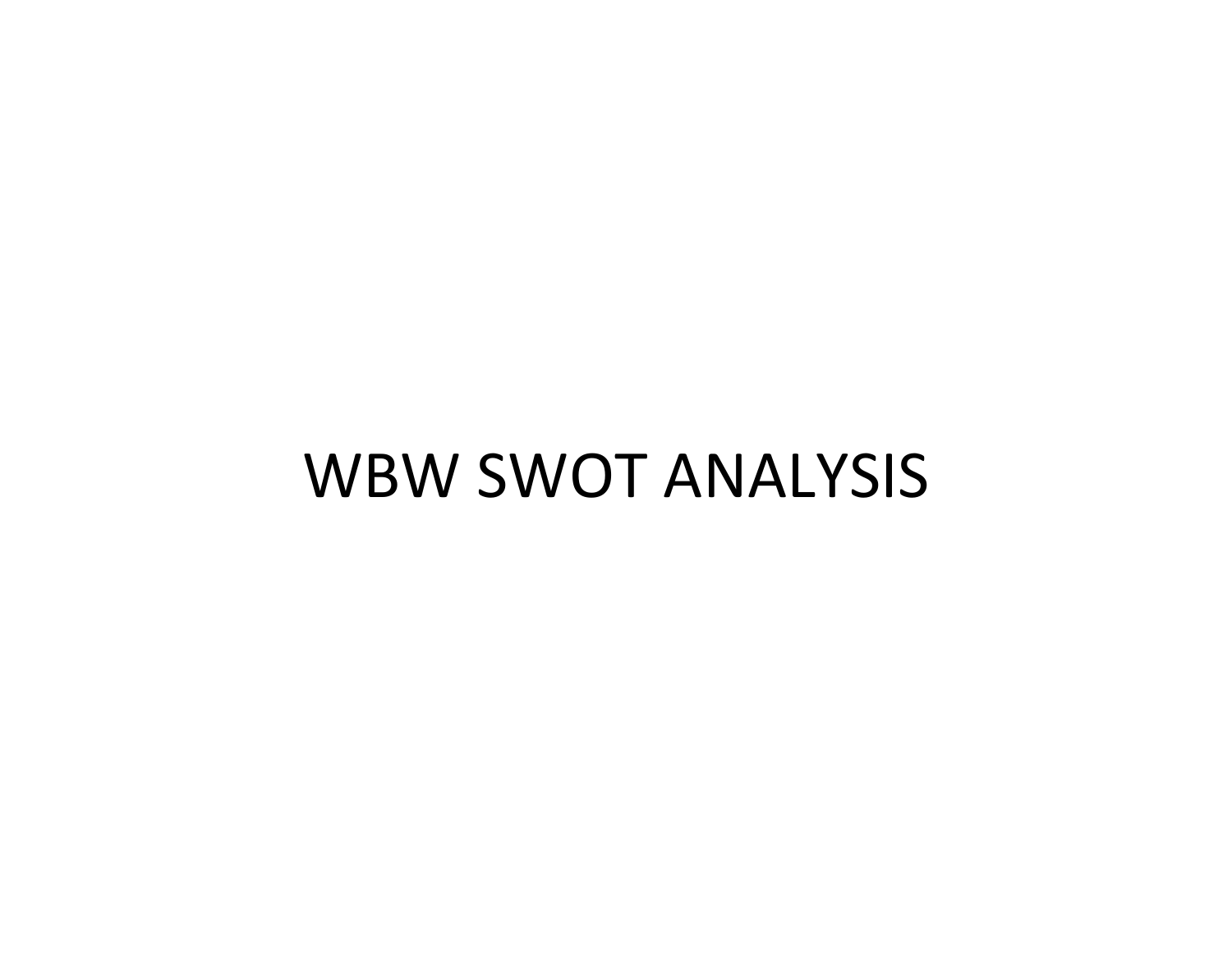### WBW SWOT Analysis

#### **Strengths**

- Wholly owned by Luzerne County
- In NPIAS program with some master plan progress
- Multi facetted FBO capability
- Reasonable FBO price structure for users
- Decent physical condition
- Favorable \$3.4 mil. Impact to economy (Wilbur Smith report)
- Space for growth
- Strong private interest to ensure ongoing success of WBW
- Strong support of WBW by the PA Bureau of Aviation
- Good location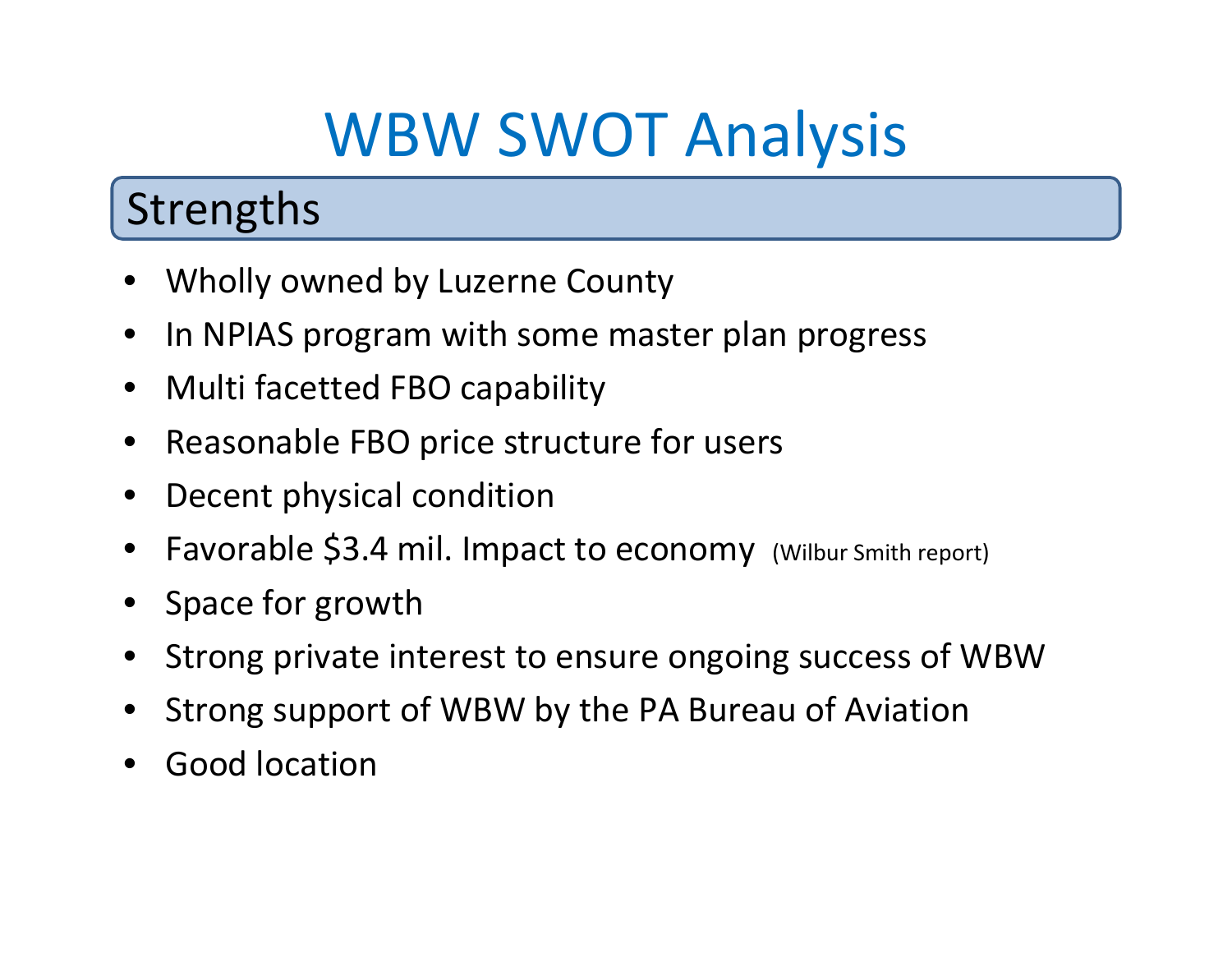### WBW SWOT Analysis

#### Weaknesses

- FBO success partly due to unpaid family labor
- Large capital investment in unique aircraft by FBO to generate interest in aviation
- Business volume is fixed by the available infrastructure *Part time aircraft maintenance due to hangar space Shortage of aircraft TEE hangars*
- Will lose available Federal and State funding if not aggressively pursued
- Ability of Luzerne County to fund infrastructure projects at WBW
- WBW appears to be <sup>a</sup> low priority within Luzerne County due to available resources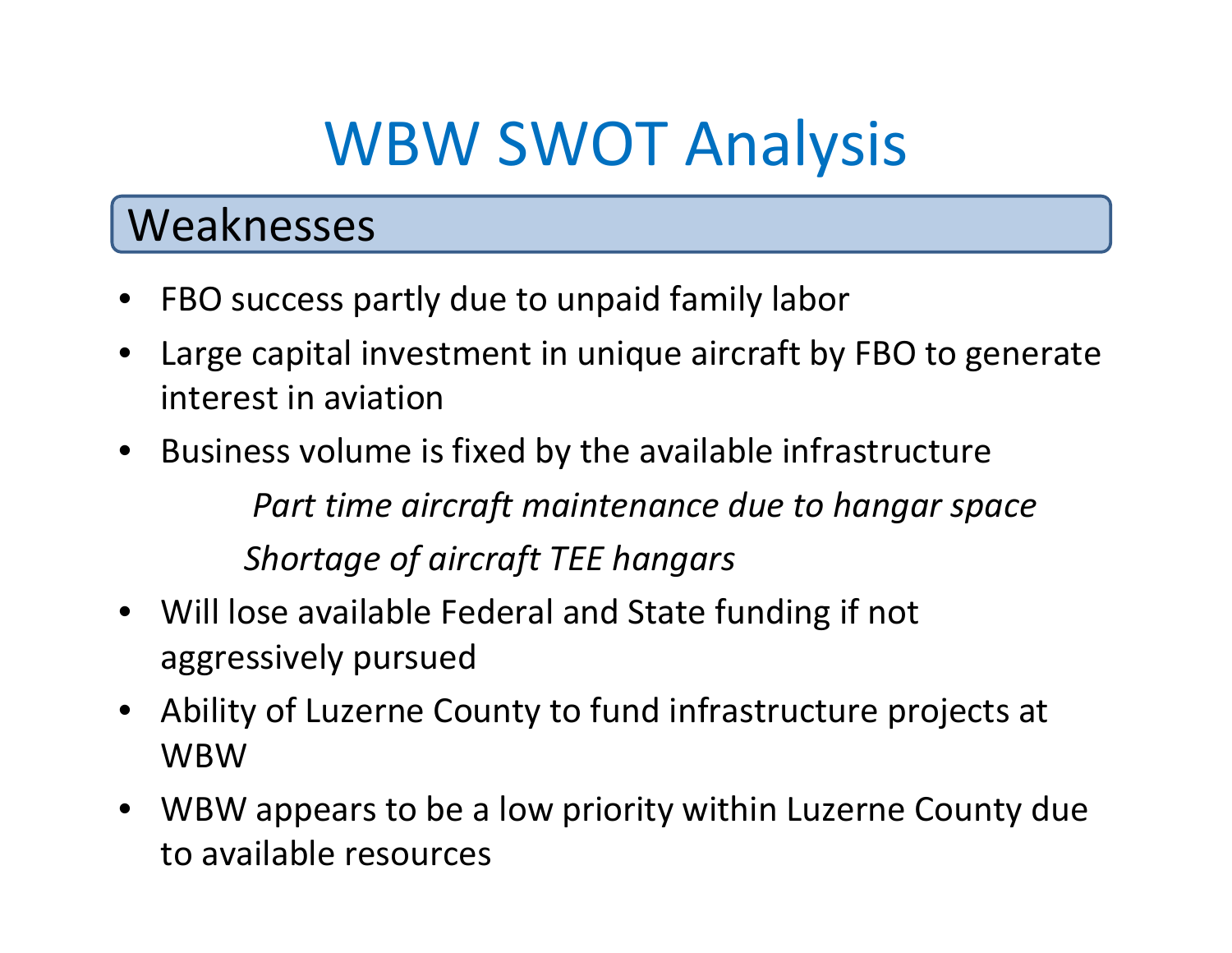### WBW SWOT Analysis

#### **Opportunities**

- Immediate demand for increased maintenance capability
- Immediate demand for TEE hangars
- Potential funding from the State and Federal governments.
- Growth in basic and advanced flight and ground training
- Recognized regional leader in specialized flight training
- Area leader in generating aviation interest and careers
- Increase the number of jobs and business income through improved infrastructure
- Strong BOA, FBO and user support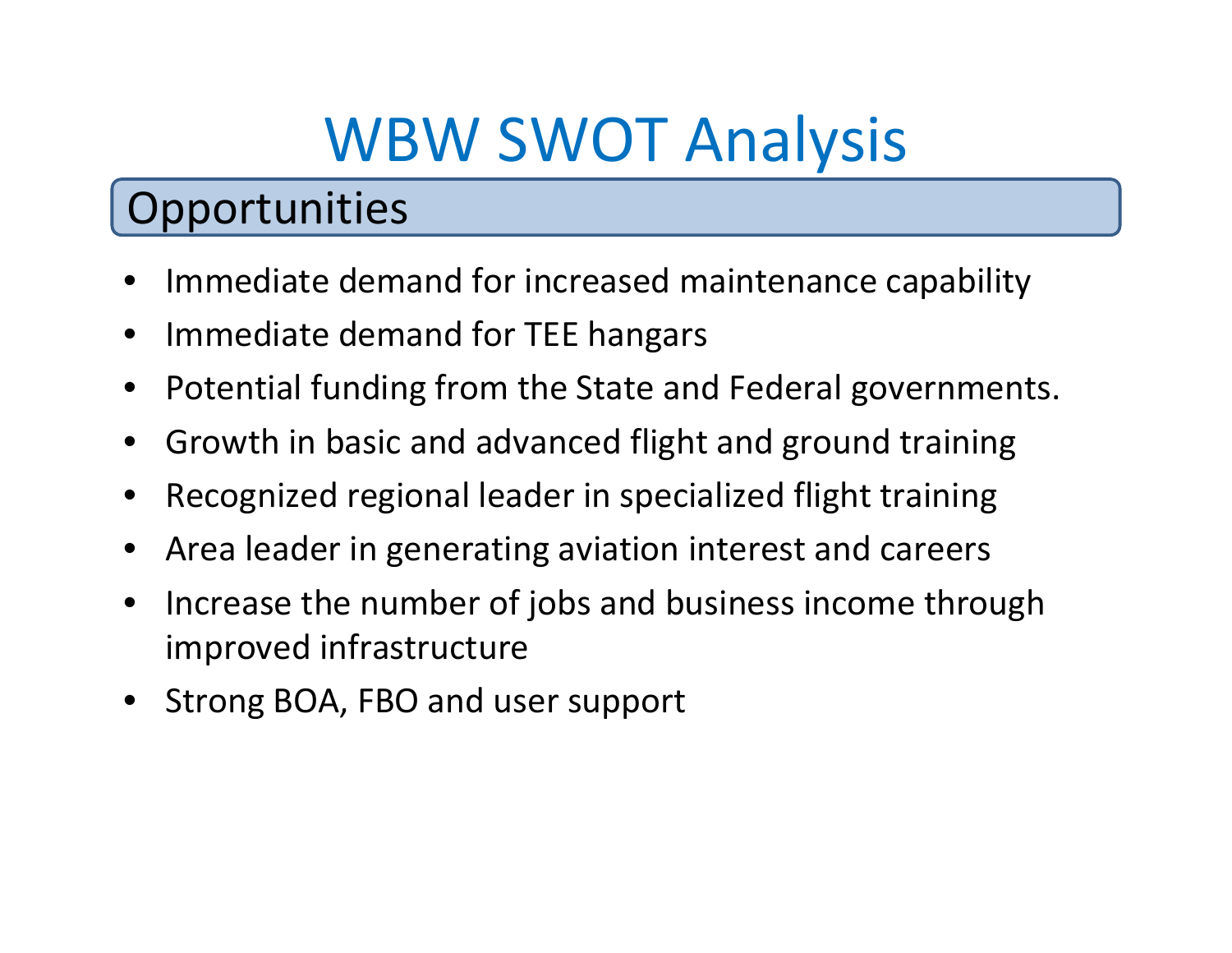## WBW SWOT Analysis (cont.)

#### Threats

- Lack of user support if FBO prices increase substantially
- Lack of support by FBO due to low profitability (no growth)
- Lack of support or capability on the part of Luzerne county to make needed infrastructure improvements
- Lack of use by aircraft owners due to runway or taxiway conditions.
- Lost income due to restricted flight school and / or maintenance capability
- Airports in other PA counties or States are moving faster than WBW to lure users to their facilities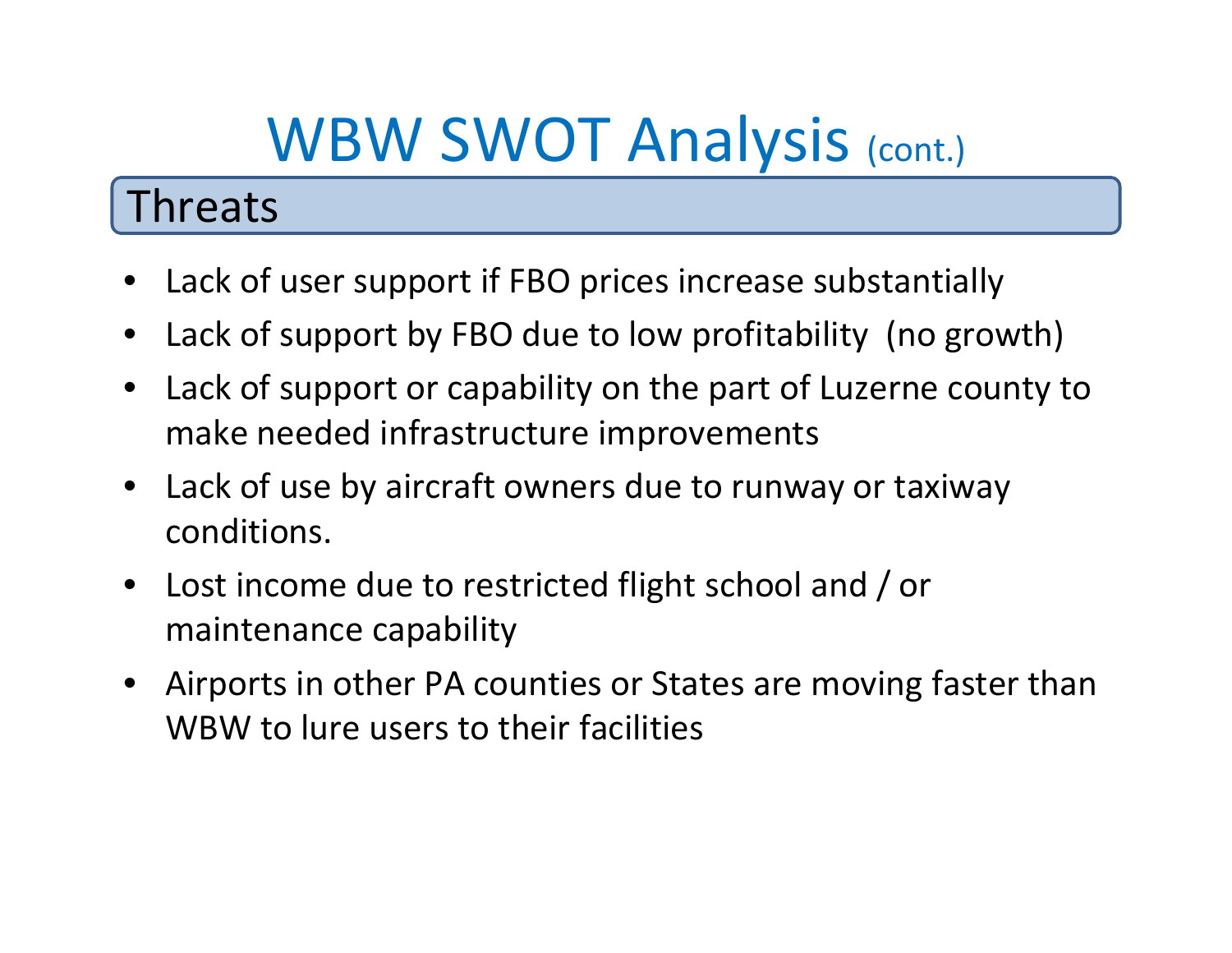#### What we Hope to Accomplish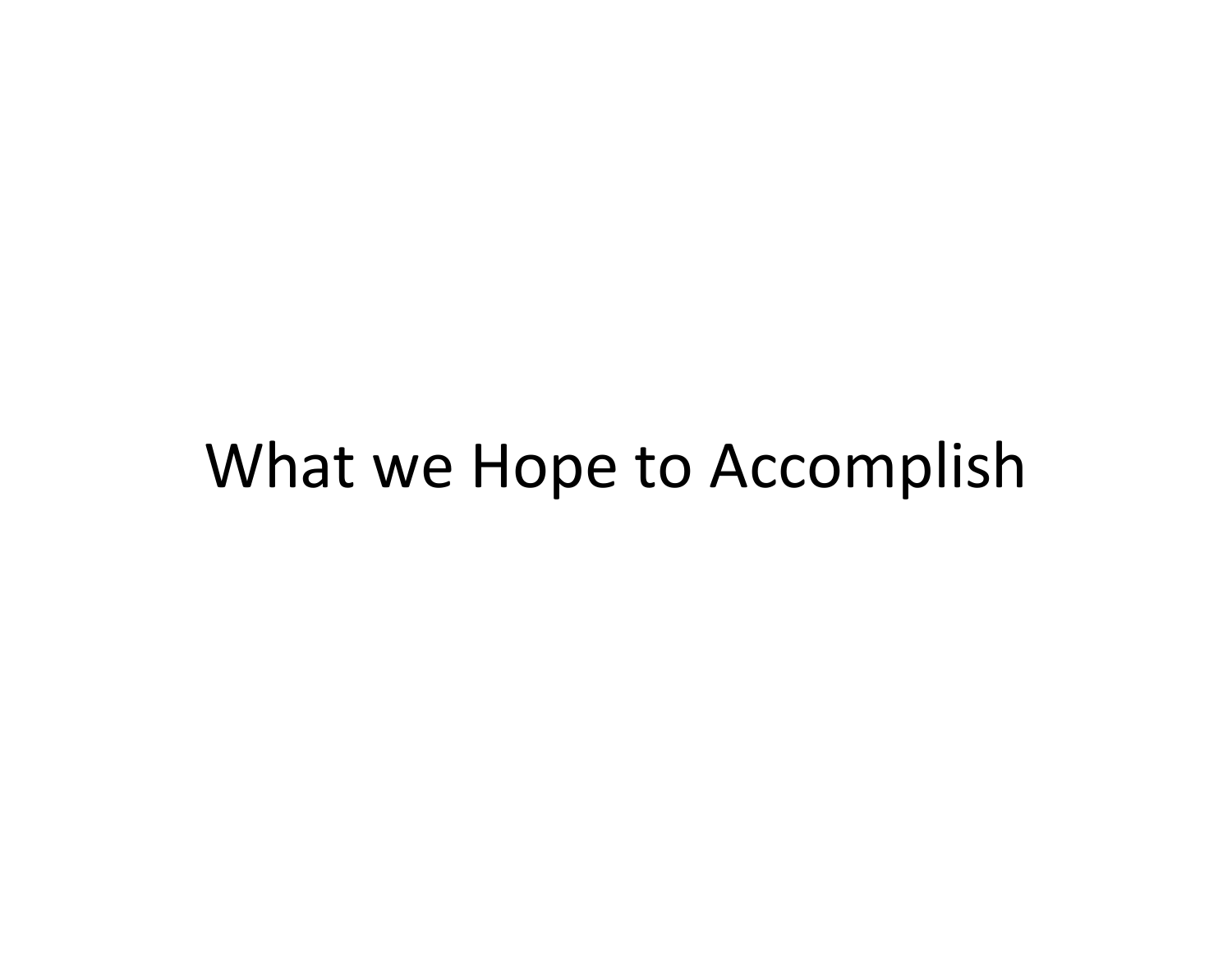# Objective of Proposed improvements

- $\triangleright$  Develop an airport infrastructure that will enable new business growth.
- $\triangleright$  Ensure ongoing benefits to Luzerne County and the general public.
- $\triangleright$  Provide a short term solution for the shortage of TEE hangars and the lack of <sup>a</sup> maintenance facility.

The proposed projects are covered under the "Airport Master Plan". However, based on Luzerne County's fiscal situation it is doubtful that these projects will come to fruition in <sup>a</sup> reasonable time frame. Individuals have been waiting over 10 years for <sup>a</sup> hangar.

To accelerate the completion of these projects an alternate finance and operational model is being proposed.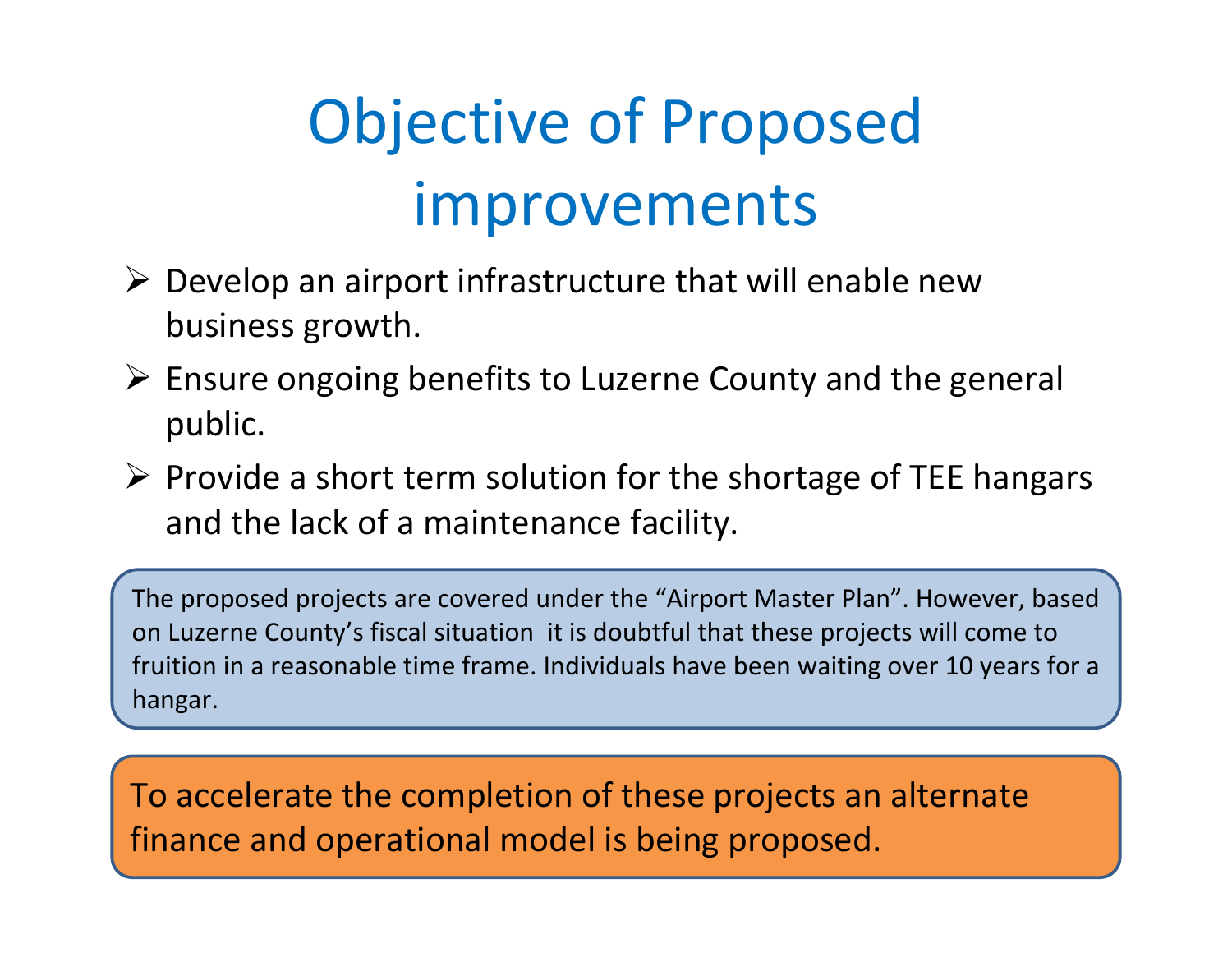#### Key Points to be Addressed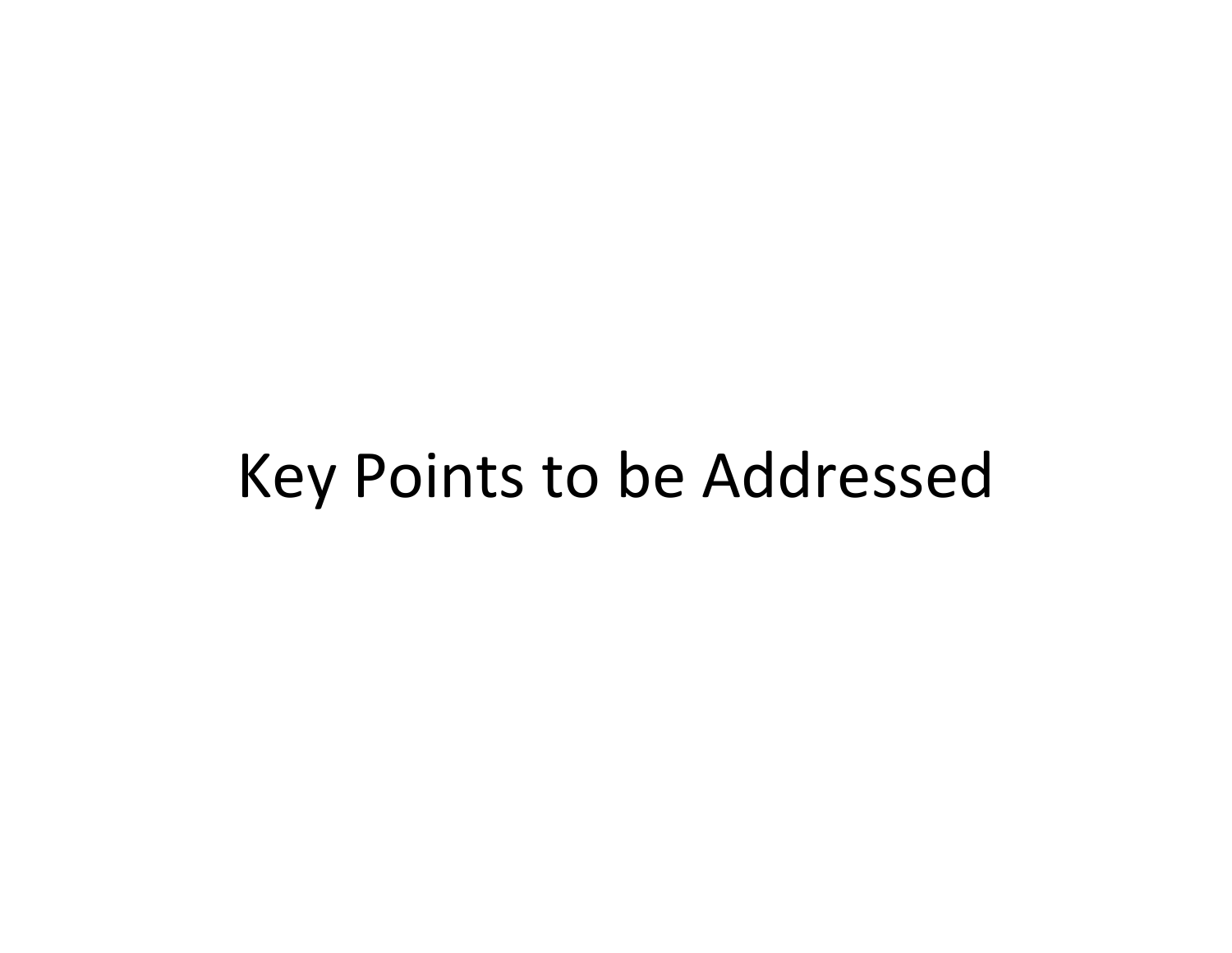### Revise the Master Plan

The Airport Advisory Board, FBO and users would like to focus on modifying and accelerating 2 projects

- Construct 10 new TEE hangars with an option for 20 more.
- Construct 1 new 8000 sq. ft. maintenance hangar.

Completion of these projects would satisfy the immediate demand while increasing income to the County and FBO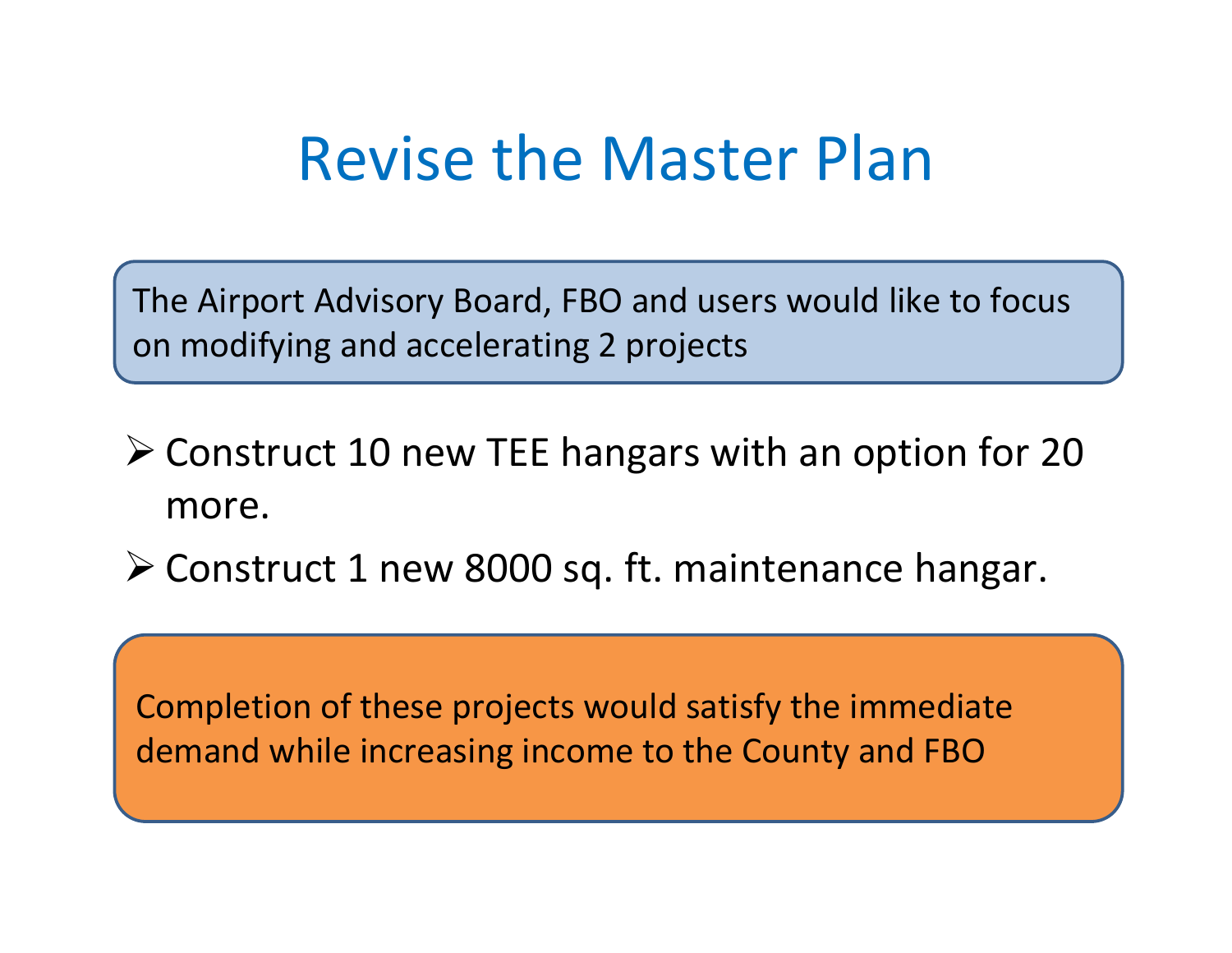# Define How TEE Hangars Will be Funded

#### Construction of 10 TEE hangars

- ‐Metal building including arch. & erection
- ‐Site work
- ‐Floors
- ‐Apron and new taxiway to existing taxiway
- ‐Utilities
- Project is not eligible for AIP funding

except for point  $4$  – County, state, federal funding

Est. Cost \$132,000 20,000 15,000 120,000 20,000 \$307,000

Location would be approximately the same as proposed in the Master Plan. However, consideration needs to be given to location redesign to minimize Apron and new taxiway cost where 5% must be funded by the county (or others?)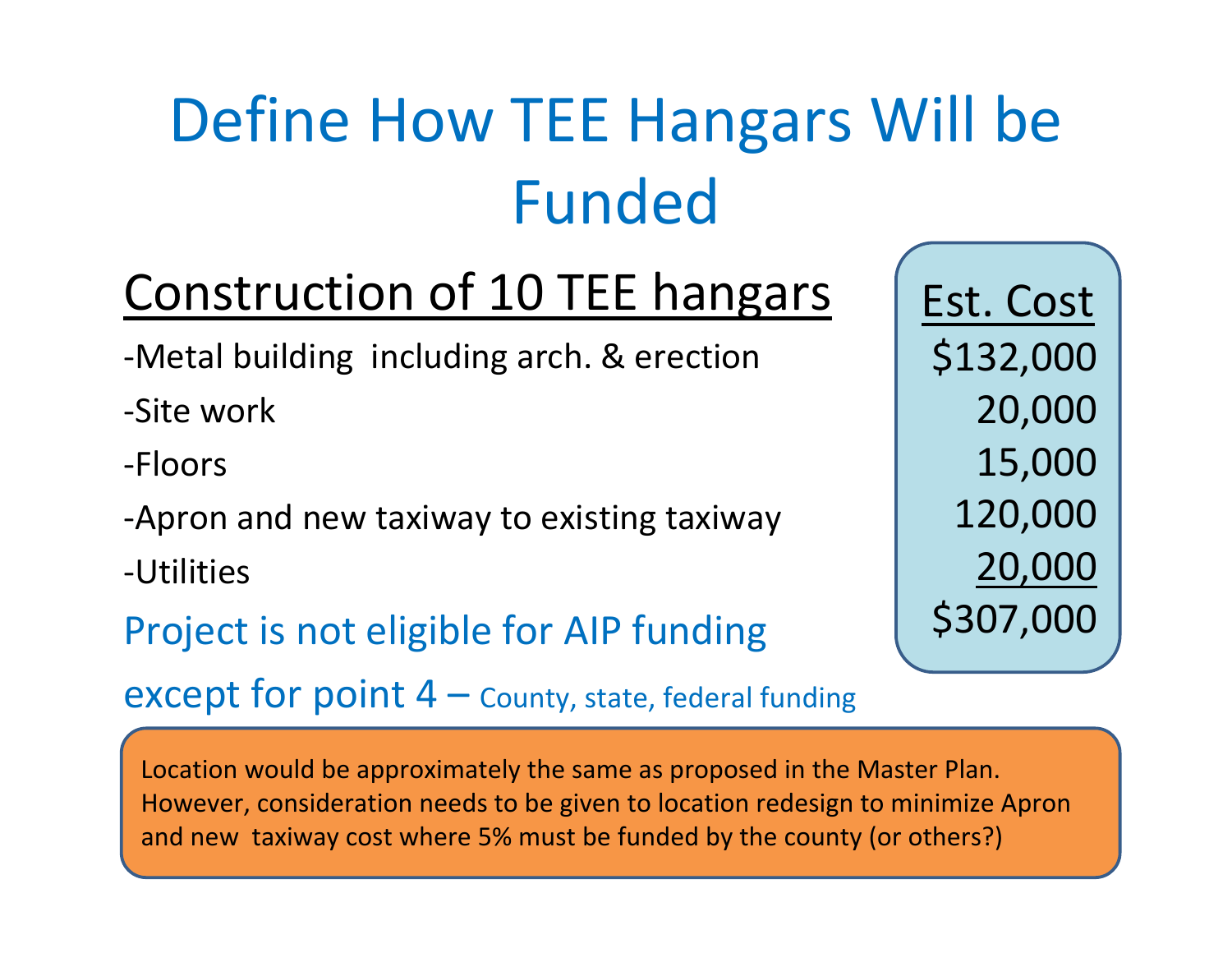# Define How Maintenance Facility will be Funded

#### Construction of 8000 sq. ft.

#### Maintenance Facility

- ‐Metal Building including arch. & erection
- ‐Site work
- ‐Foundation and floor

‐Utilities

Project is not eligible for AIP funding.

Est. Cost \$145,000 20,000 35,000 25,000 \$225,000

This cost estimate assumes that the location on the master plan can be modified to take advantage of existing apron area.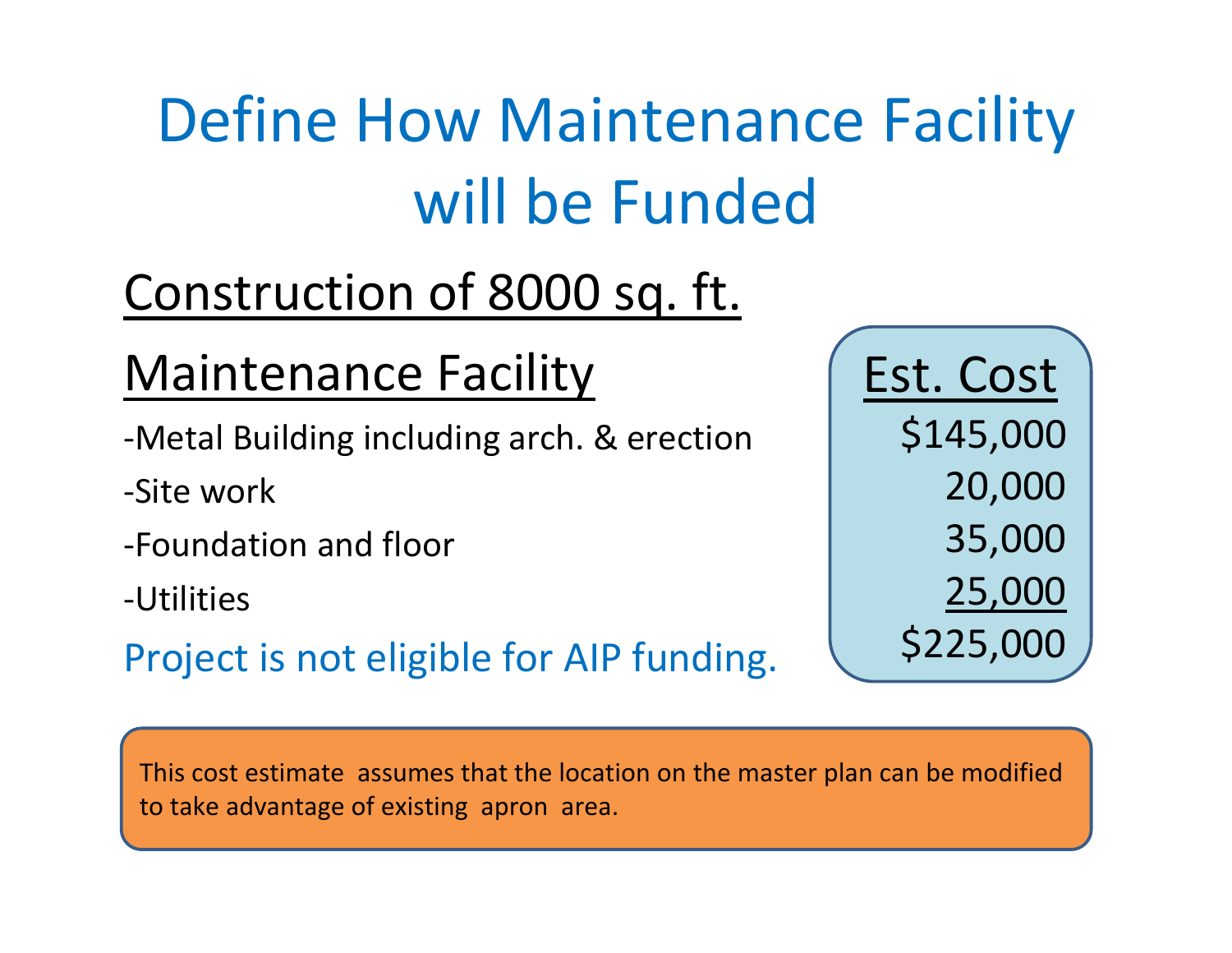# Define How Projects are Best Located to Keep Cost Down

#### Location of Projects on Airport

•Keeping the TEE hangar location as proposed on the master plan results in an unaddressed \$120,000 taxiway cost. This may be 95% offset by federal and state funds.

•The maintenance hanger would need to be relocated from the location shown on the master plan to the West corner of the fenced airport perimeter. This is adjacent to the entrance to the soccer fields.

Relocation of the TEE hangars and Maintenance hangar compared to as shown on the master plan is essential to save cost and make this proposal viable.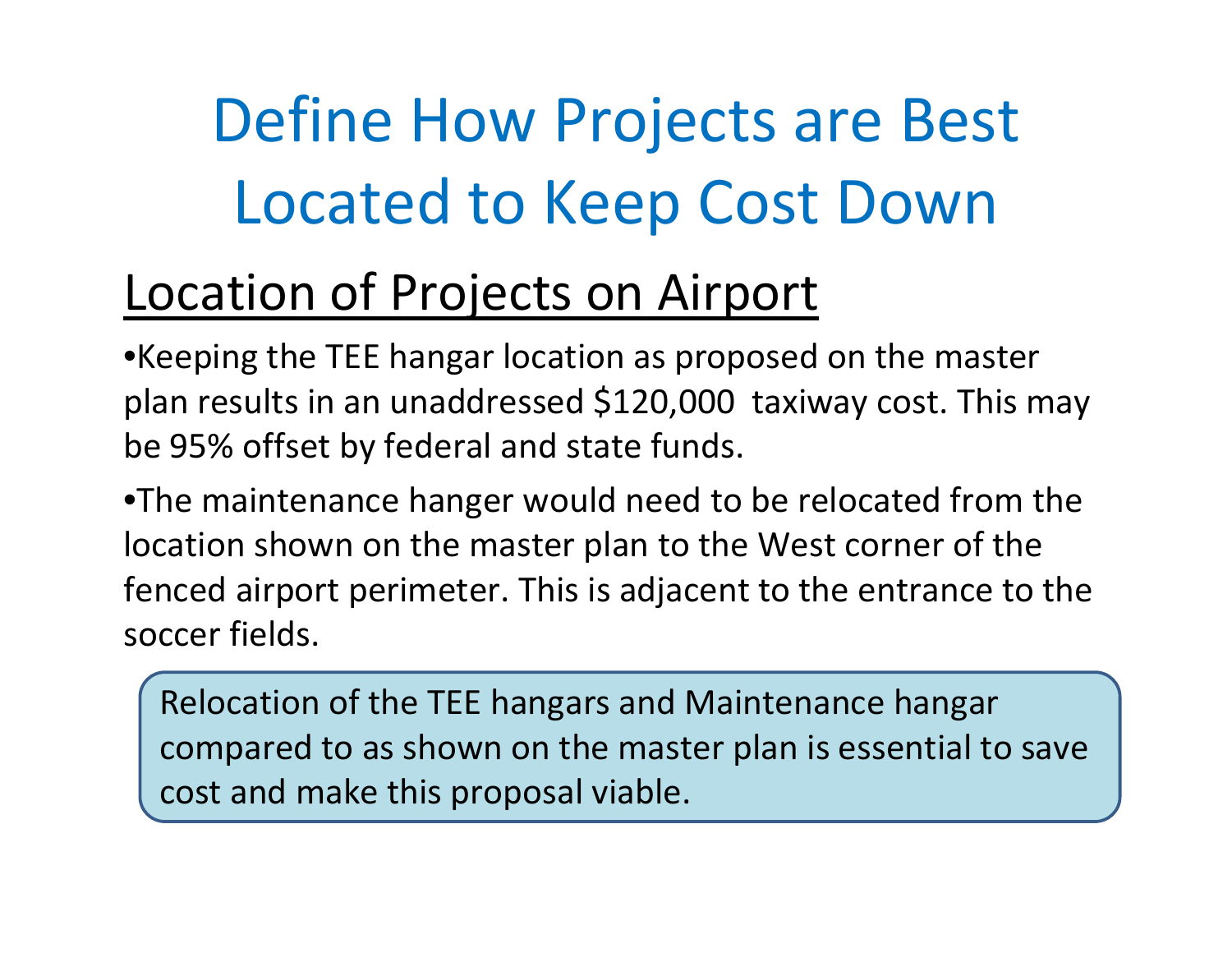# Storm Water Mitigation Is A Critical First Step

- Storm water mitigation for new construction is included in the master plan
- Mitigation must be complete before any construction of buildings or paved surfaces takes place
- Cost of mitigation is to be managed by the County, State and Federal government
- Mitigation cost is expected to be approx. \$300k

An alternative to the proposed storm water mitigation plan or a source of funding is needed for the proposed project to be viable short term (1 yr.)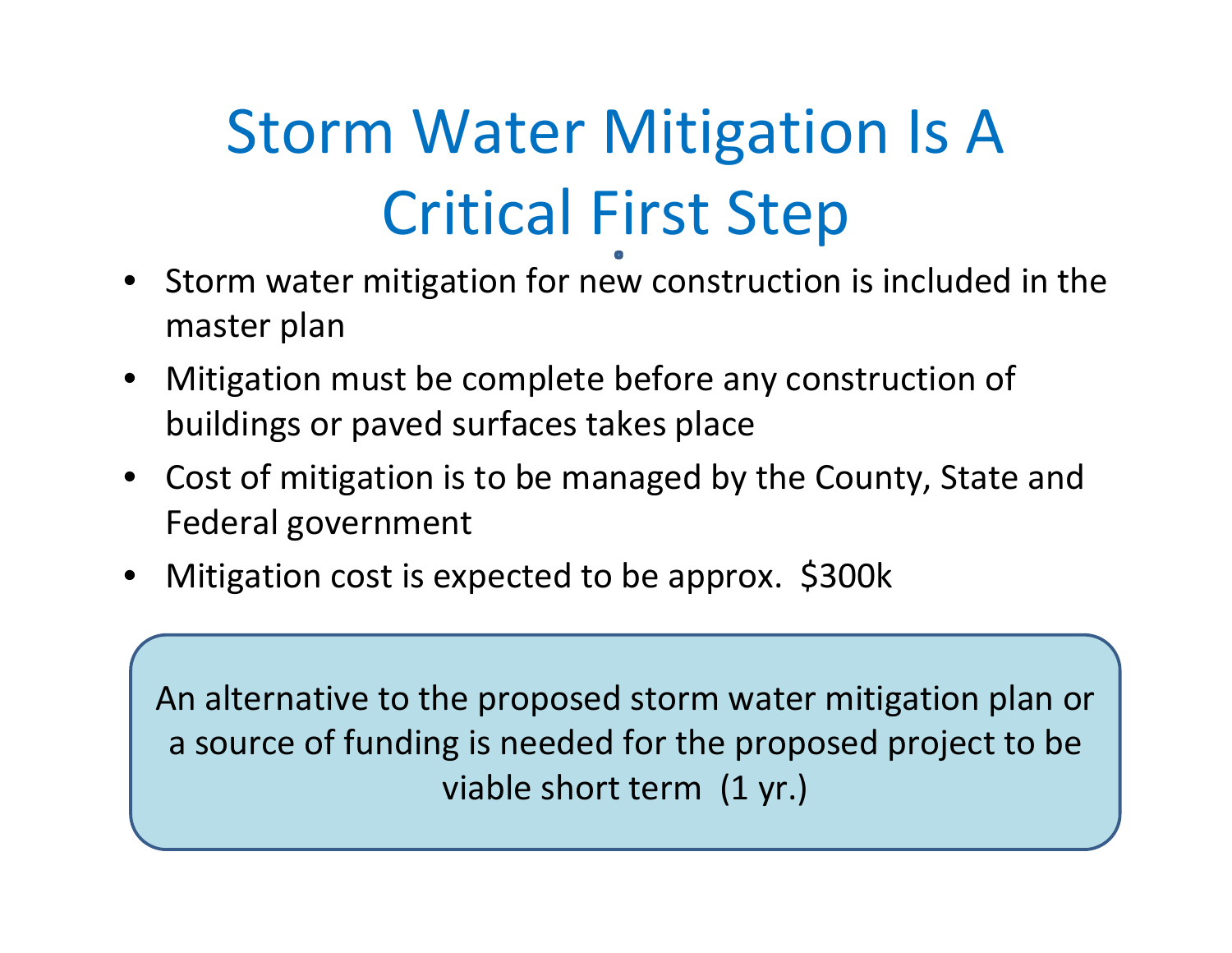# Proposed Solution for Hangar Funding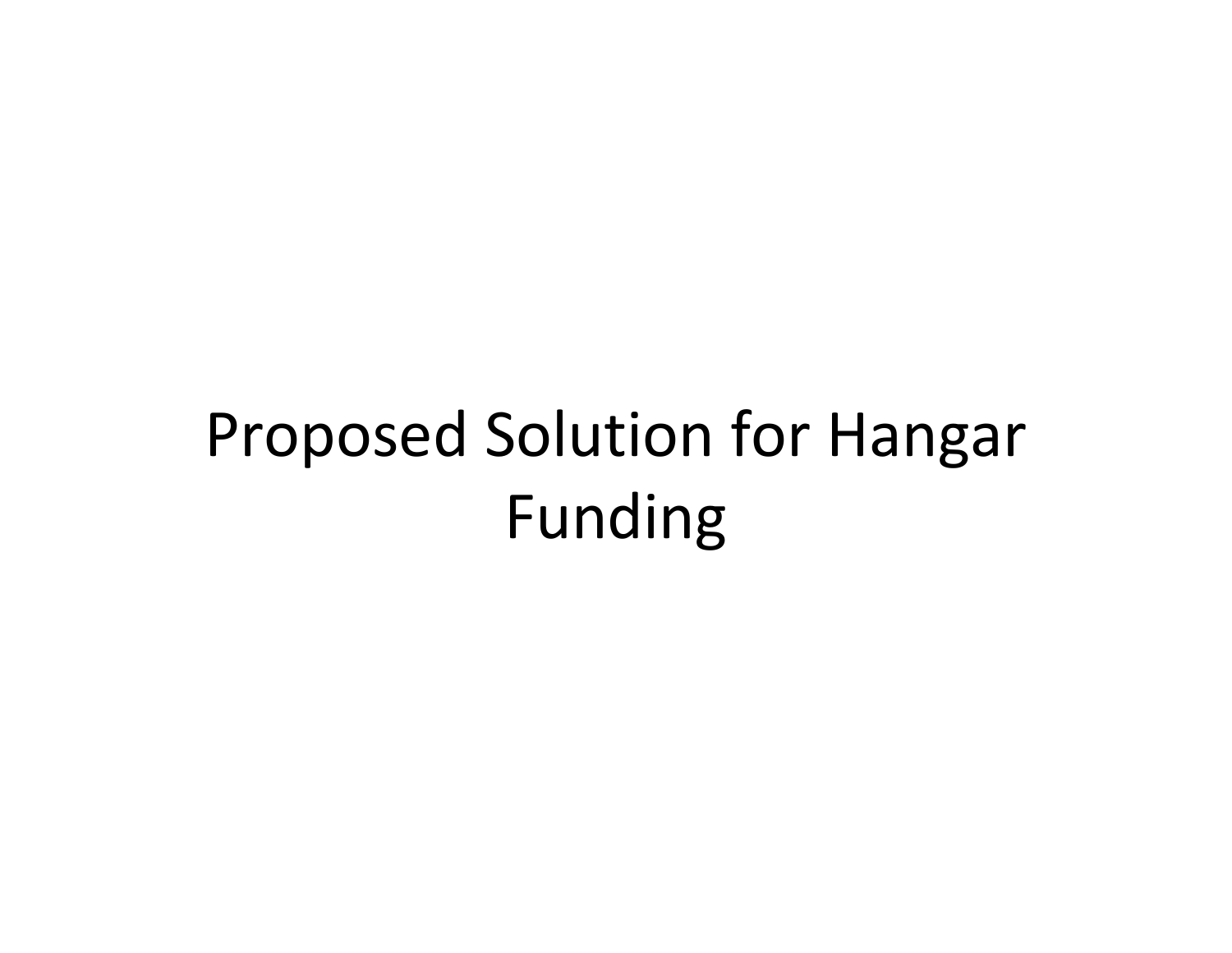# Proposed Funding Method

It is assumed that the required \$532,000 hangar and taxiway construction funding will be the challenge and that project locations on the master plan are flexible. \$120,000 Hangar taxiway is included in the \$532,000 but not in the private funding proposal below. Funding for storm water mitigation is not included in this proposal.

#### Concept for Funding Project

1.County (lessor) and FBO (airport lessee) agree to modify the existing lease by dividing into 3 parts.

2.One lease will cover the airport and facilities that exist right now under an operation lease with the county. The second lease will be <sup>a</sup> land lease for the 10 new TEE hangars. The third lease will be <sup>a</sup> land lease for the new maintenance hangar.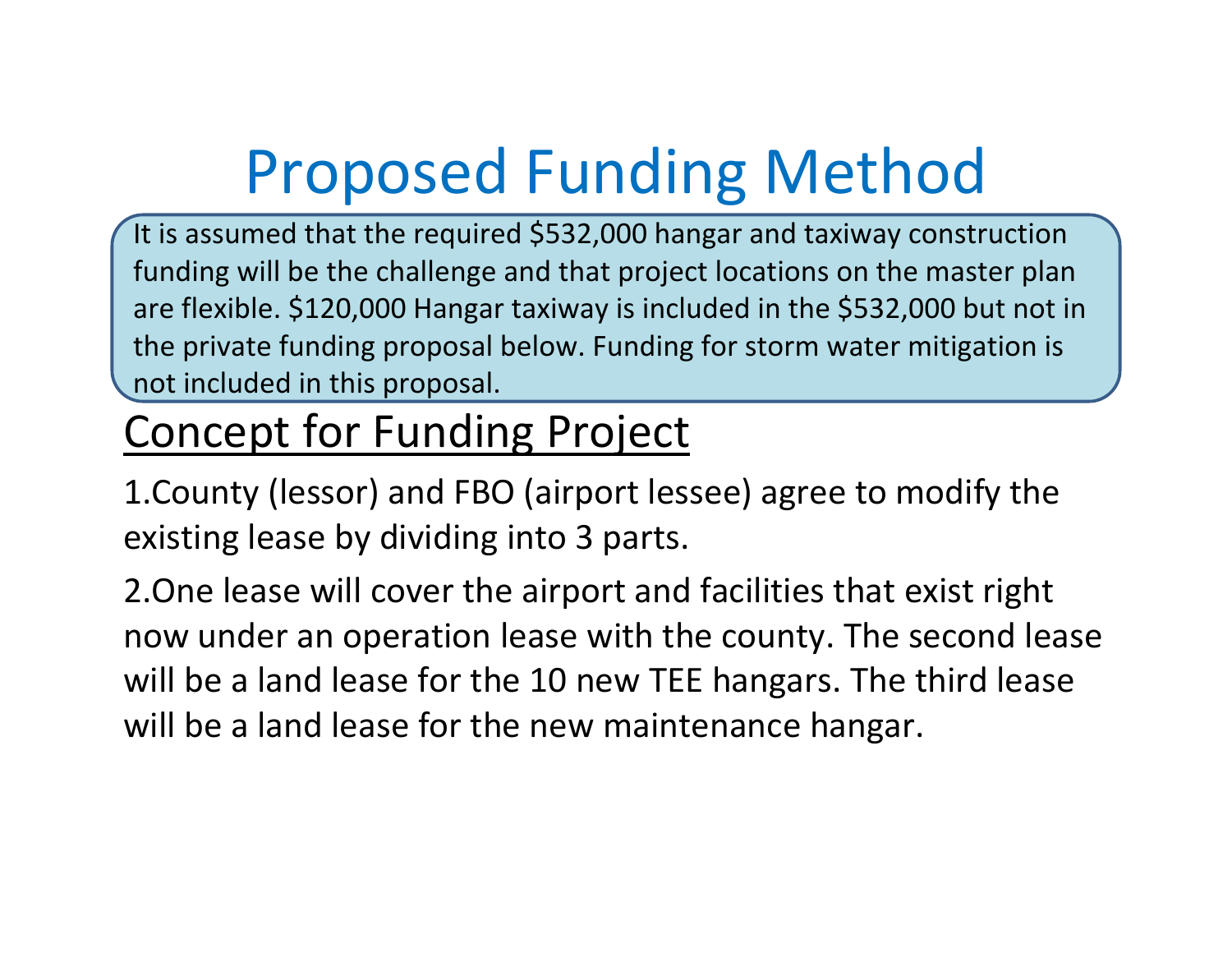## Proposed Funding Method

#### Concept for Funding Project (cont.)

- 3. The second and third lease will run for <sup>a</sup> period of 30 years (with options after that) at an annual rate to be negotiated.
- 4. Rate and term of the current lease to the FBO will remain the same. Lease income from the second and third leases is in addition to the first (primary) lease.
- 5. Due to risk of having time to recover investments consideration must be given to extended the operating lease with the current FBO / investors.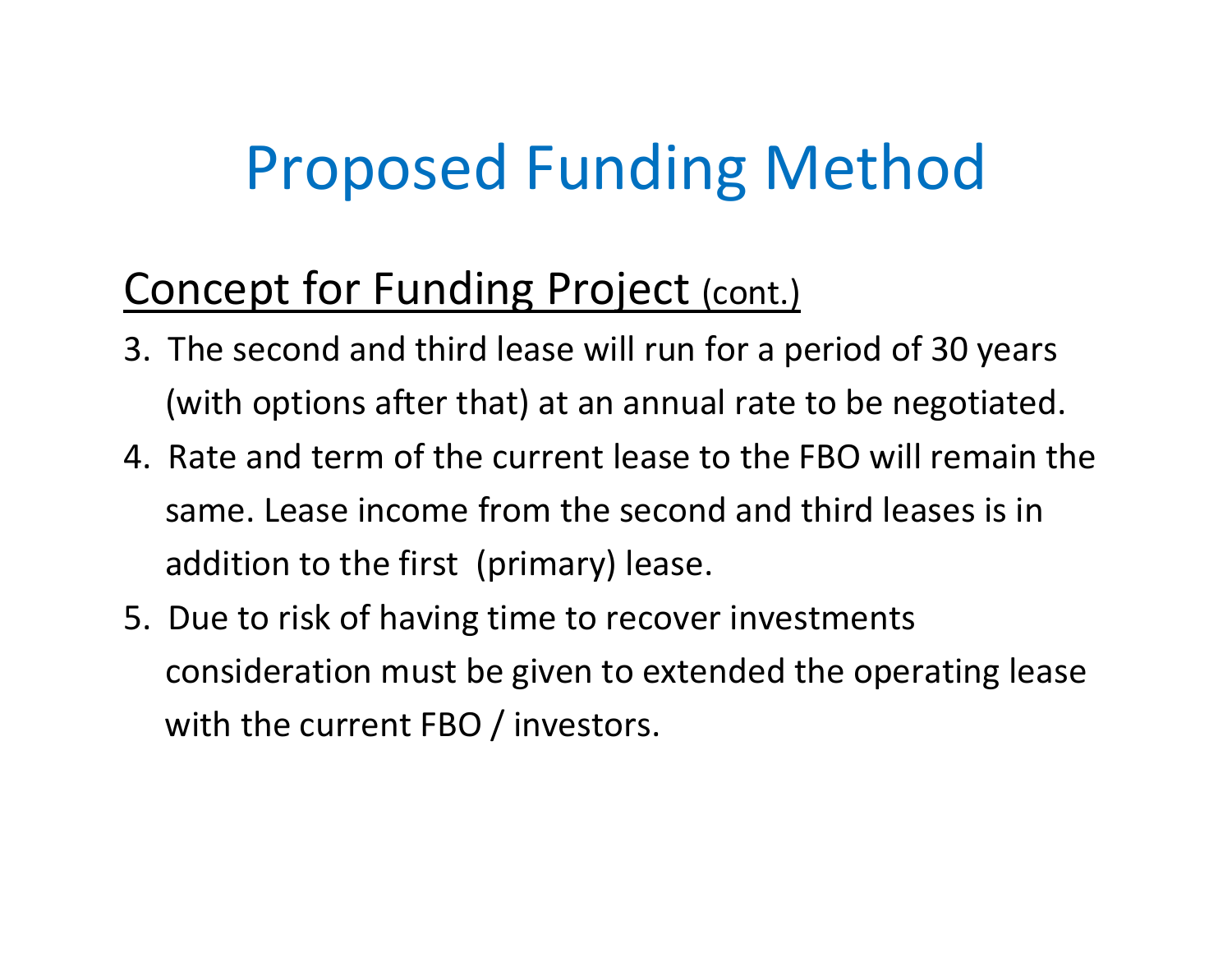## Proposed Funding Method

#### Concept for Funding Project (cont.)

6. FBO / Private investors take full responsibility to secure design and construction of the maintenance and TEE hangars 7.County engineering has the right to review and approve all design and construction documents but must respond within an agreed to time frame. Any county demands must be realistic and within established building codes and regulations.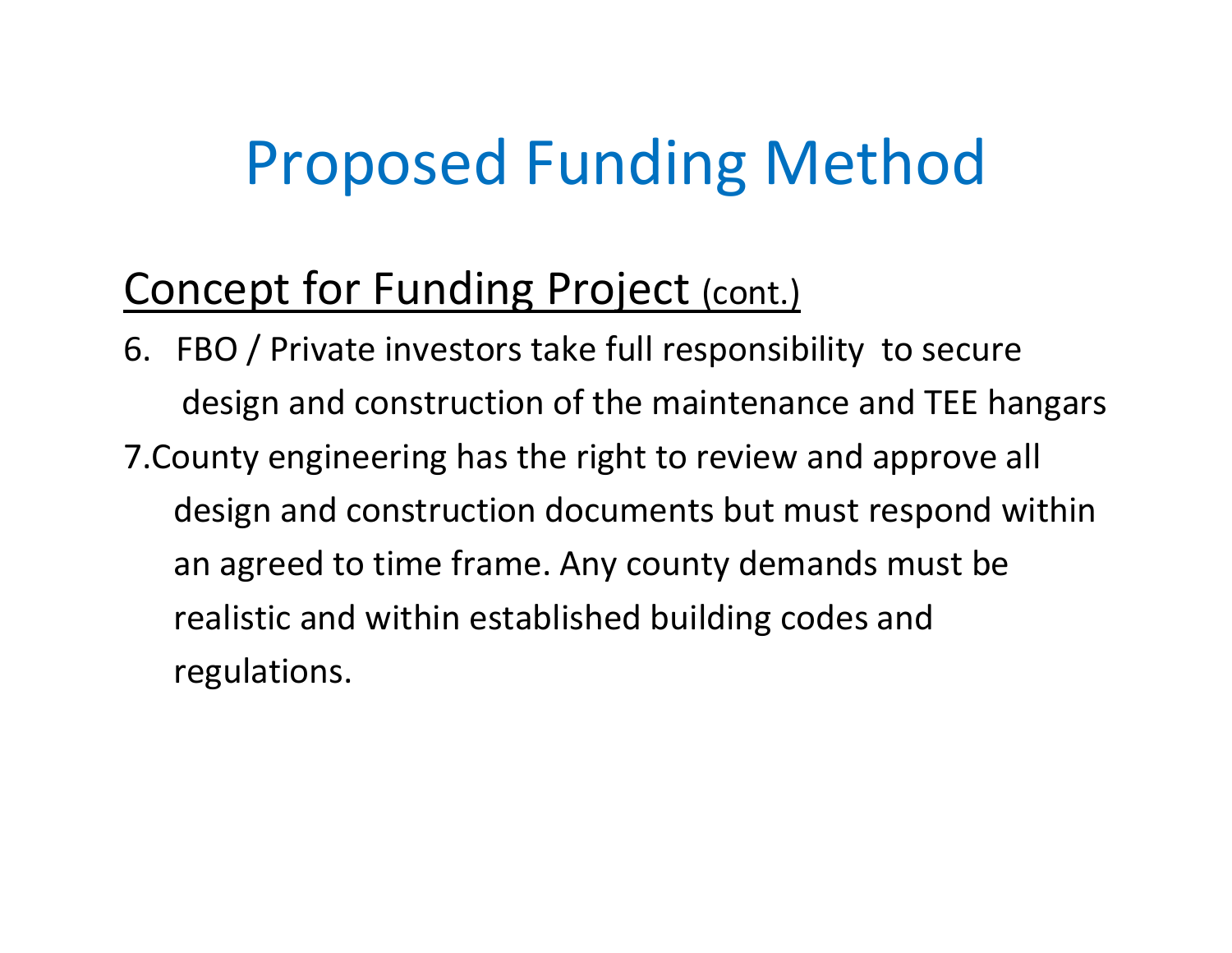## Summary of Estimated Costs

- Tee Hangars
- Tee Hangar Taxi Way
- **Maintenance Hangar**
- **Storm Water Mitigation**

\$187,000 private funding \$120,000 public funding \$225,000 private funding \$300,000 public funding \$832,000

#### Distribution of Costs

Total

•\$412,000 Private Funding •\$21,000 Luzerne County (5% of public funding) •\$399,000 State and Federal Government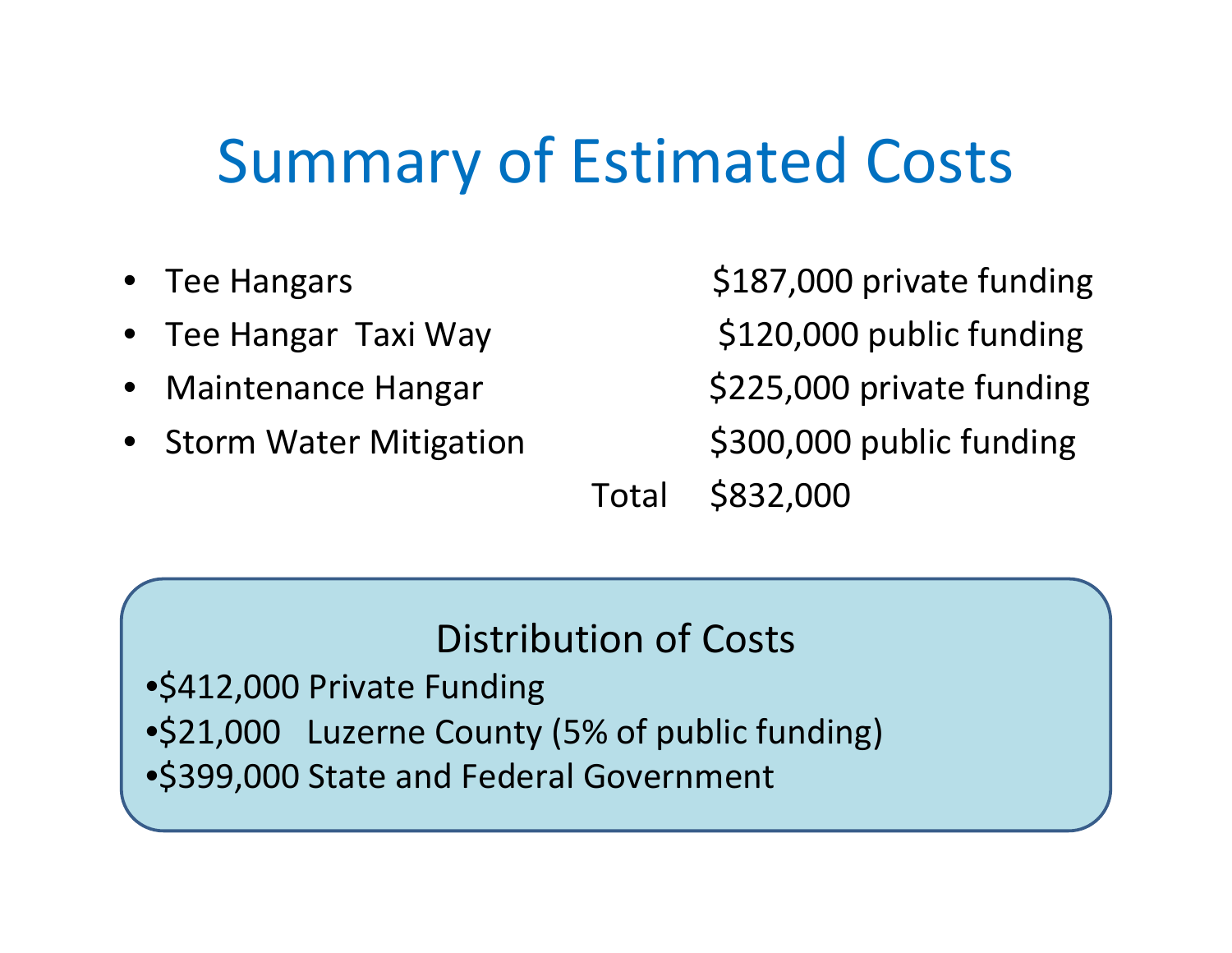#### Project Benefits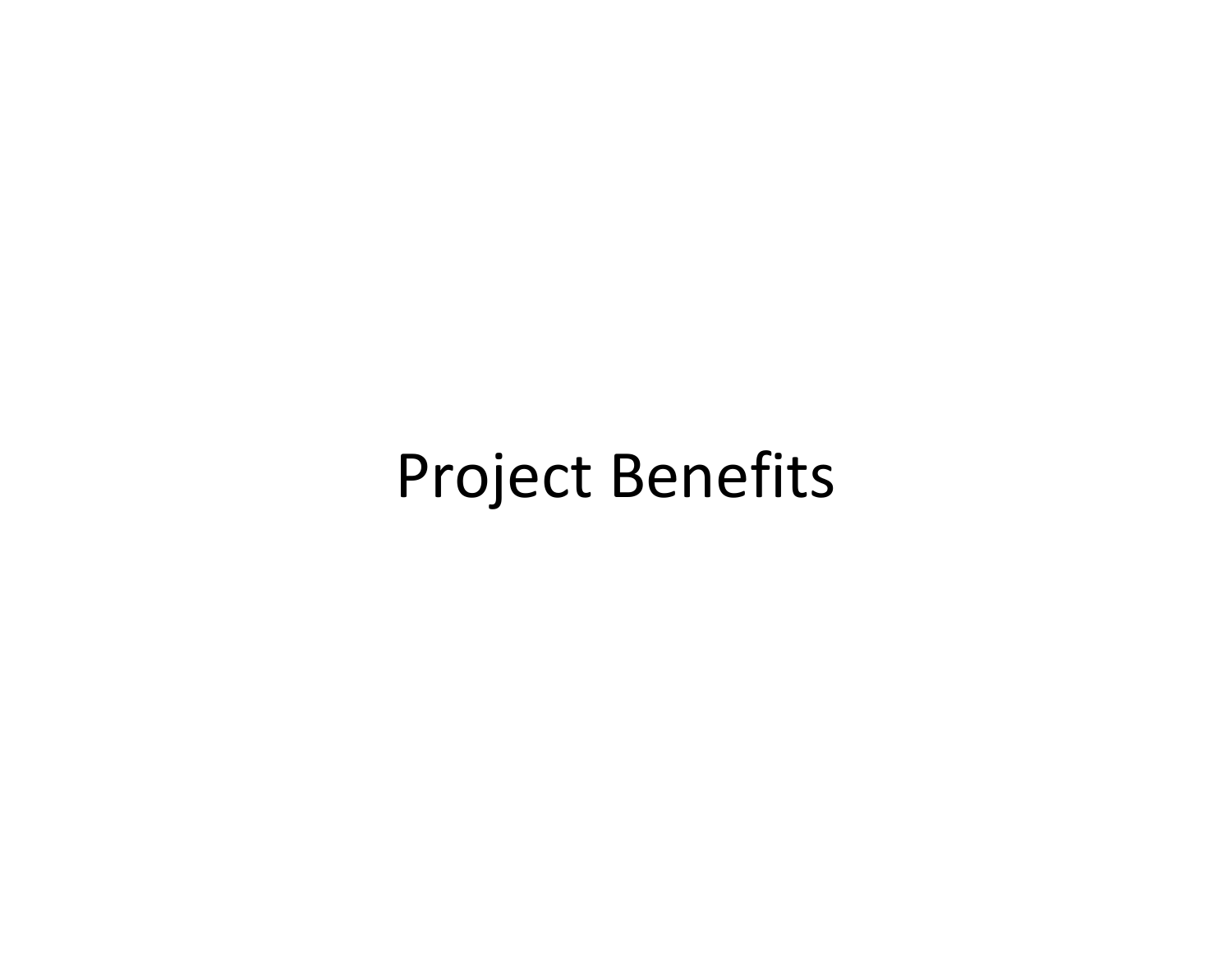## Project Benefits

- Creates \$532,000 of income producing infrastructure that eventually becomes Luzerne County property
- Very low cost to Luzerne County
- Provides addition income to Luzerne County with no risk
- Provides additional income to FBO
- Provides for <sup>a</sup> full time aircraft maintenance operation and jobs for aircraft technicians
- Solves TEE hangar shortage. Provides <sup>a</sup> starting infrastructure and finance model to construct additional TEE hangars as needed by private users or investors.
- Creates construction jobs in area
- Provides a more robust overall airport operation to ensure future profitability.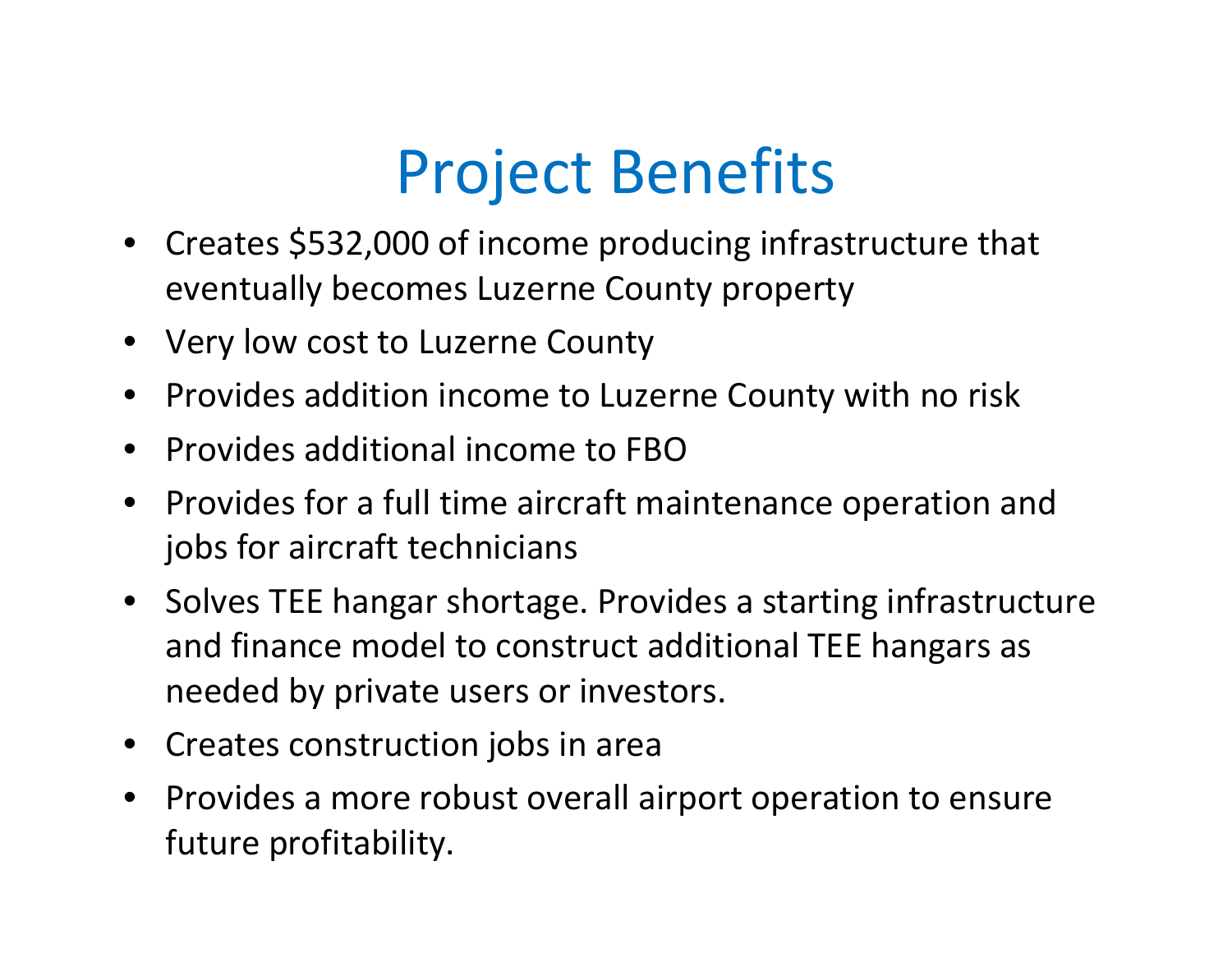#### Actions and Timing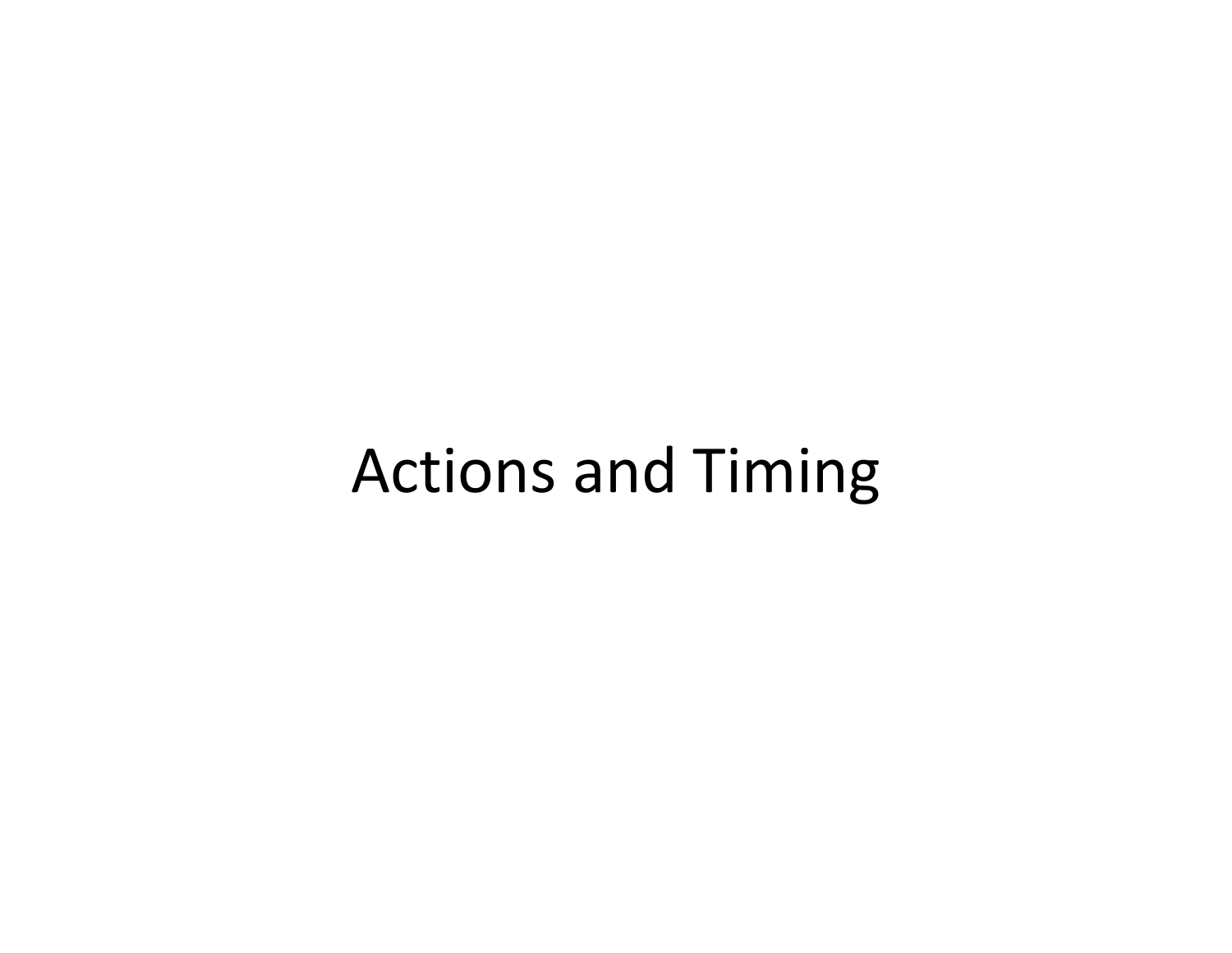### Required Actions

- 1. Approval of proposal by Luzerne county.
- 2. Agreement of Luzerne County to expedite <sup>a</sup> solution for storm water mitigation funding and completion.
- 3. Agreement of Luzerne County to provide funding for Tee hangar taxi way and apron funding.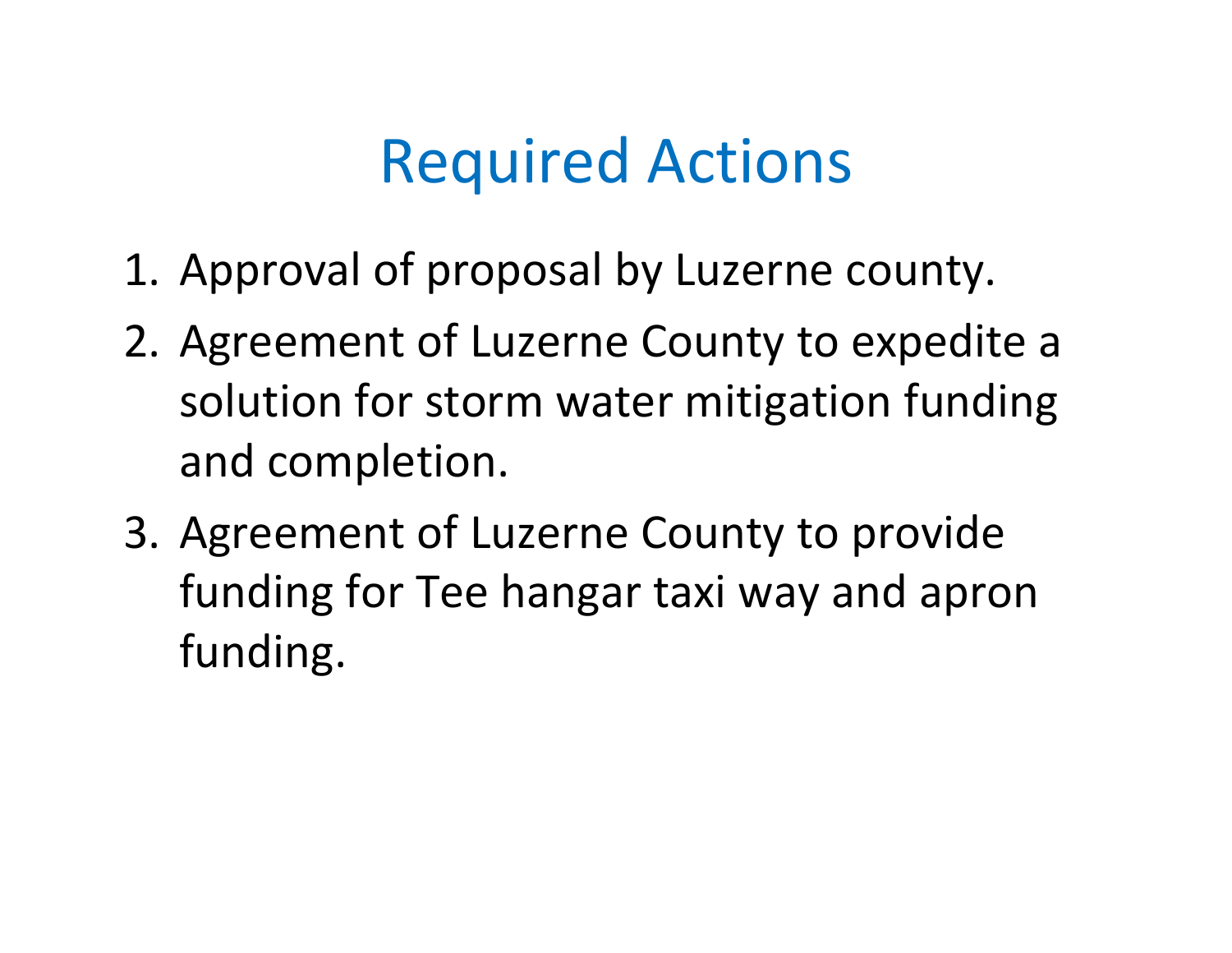# Draft Implementation Plan and Timing

(months from start date independent of storm water mitigation)

- Approval of project by Luzerne County
- 5 mo. Negotiation for second and third leases complete. Sign letter of intent.
- 8 mo. Secure architect, prepare construction documents and apply for permits.
- 9 mo. Approval of construction documents by Luzerne County
- 10 mo. Release of construction documents for bid